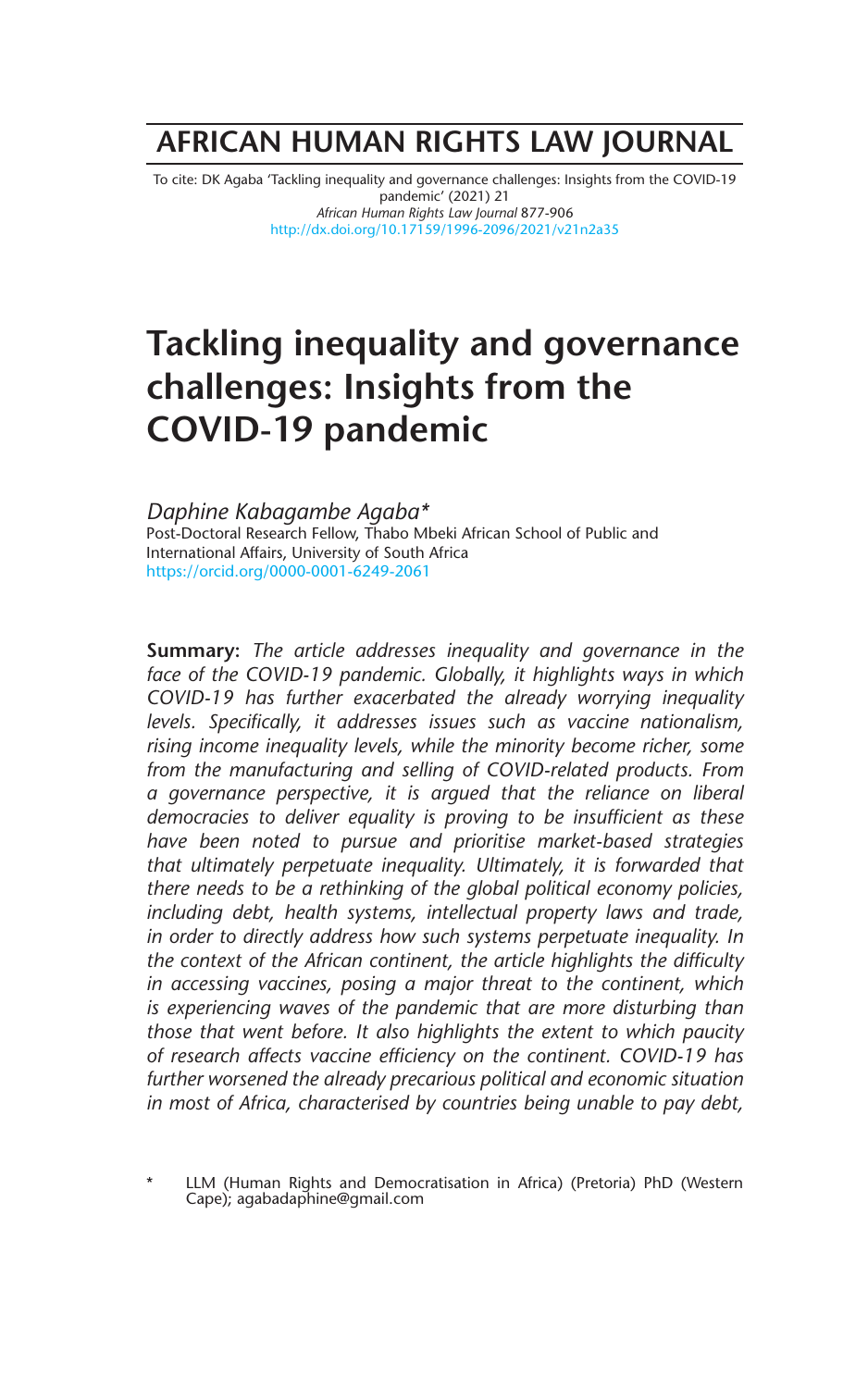*electoral political violence, COVID-19 denialism, exploiting COVID-19 to clamp down on opposition, and misuse of COVID-19 funds. Thus, it is recommended that there needs to be an overhaul of the already broken fiscal and political environments rather than the adoption of piecemeal economic solutions such as debt freezes, or politically-flawed ones, that ultimately do not work.* 

**Key words:** *COVID-19; inequality; governance; economic policies; vaccines* 

# **1 Introduction**

Goal 10 of the United Nations (UN) Sustainable Development Goals involves 'reduced inequalities'.<sup>1</sup> It points out inequality in and between countries as a disturbing trend, a factor that has become more noticeable with the COVID-19 pandemic. COVID-19 has adversely affected the poorest and most vulnerable communities, with unemployment levels sky-rocketing, as well as a massive reduction in workers' incomes.<sup>2</sup> It has negatively affected progress made in the area of gender equality with vulnerable populations in weaker health systems being adversely affected as well as other marginalised groups such as refugees, older persons, migrants and persons with disabilities.3 Political, social and economic inequalities have worsened the impact of the pandemic.

At the 2020 annual Nelson Mandela lecture, the UN Secretary-General highlighted the fact that inequality is a defining feature of our times, comparing COVID-19 to an X-ray that has brought to the surface fractures in the fragile skeleton of the societies we inhabit;<sup>4</sup> that it has exposed fallacies such as that free markets can deliver health care for all. It should not be overlooked that free markets have become a key feature of liberal democracies. He further reiterated that 26 of the richest people around the world hold wealth equal to that of half the global population. On the African continent, he pointed out factors such as colonialism preceded by slave trade and apartheid in South Africa, among some of the causes of the massive

<sup>1</sup> 'Goal 10: Reduce inequality within and among countries', https://www.un.org/ sustainabledevelopment/inequality/ (accessed 15 April 2021).

<sup>2</sup> As above.<br>3 As above.

As above.

<sup>4</sup> A Guterres 'Tackling the inequality pandemic: New social contract for a new era' *Nelson Mandela Foundation* 18 July 2020, https://www.nelsonmandela. org/news/entry/annual-lecture-2020-secretary-general-guterress-full-speech (accessed 15 April 2021).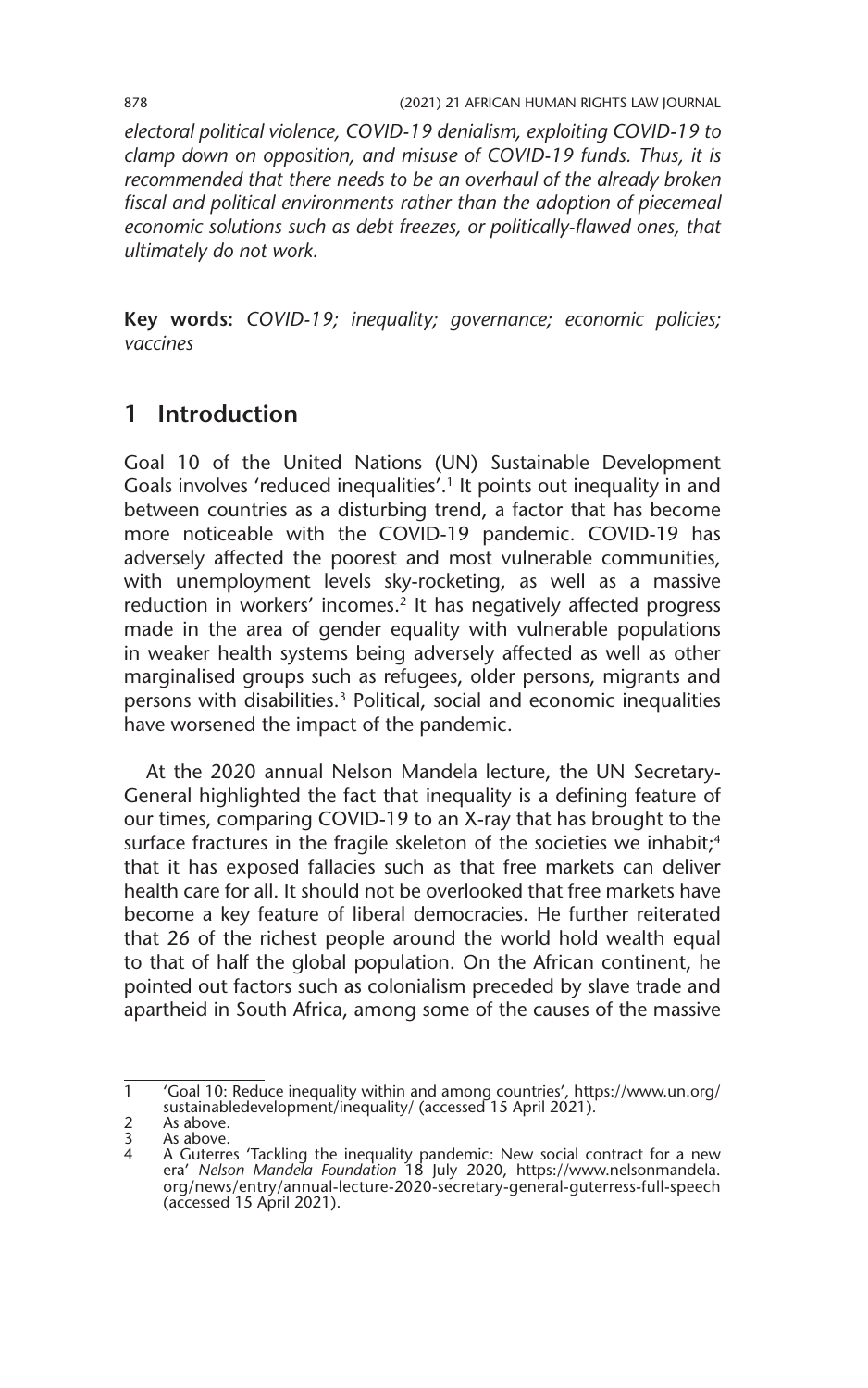inequality in and between countries. The consequences of this remain all too present, characterised by a global trade system that is in favour of the north, global power relations, under-representation of Africans in global institutions, institutionalised racism, hate crimes and xenophobia, white supremacy, among other factors.<sup>5</sup>

This article addresses inequality and governance in the face of the COVID-19 pandemic. It is highlighted that access to more than enough vaccines by well-resourced countries as opposed to those that are poorly resourced is a vivid example of how inequality between developed and developing nations has perpetuated the pandemic. The quick mutation of the virus into more dangerous variants poses a global risk to the extent that as long as some people remain unvaccinated, there is always the risk that new variants might be more resistant to earlier vaccines. From a governance perspective, the article critiques the misguided notion that liberal democracy, which is the prevalent form of democracy, on its own can bring about equitable development. In the pursuit of the 'free market' ideology which is prioritised in liberal democracies, characterised by profit maximisation, freedoms and entitlements, wealth creation often is at the expense of the public or common good. Thus, the article pushes for a deliberate governance strategy that prioritises or centres equitable development inclusive of a functional health system that prioritises equal health and health care for all.

As far as the African continent is concerned, it is highlighted that COVID-19 has exacerbated the already disturbing inequality levels, living behind dire political and economic situations in some countries. Prior to COVID-19, the health systems in most African countries were already weak. These had gradually become dilapidated as a result of a series of factors, among which were the World Bank-backed neo-liberal policies such as privatisation that led to governments withdrawing from providing much-needed public health care as well as a pervasive lack of accountability and transparency in the implementation of health initiatives.

A linkage is also drawn between COVID-19 and governance highlighting the extent to which COVID-19 has worsened governance in most parts of the continent characterised by further restriction of civil and political rights, including the right to vote, freedom of assembly, information and association, a rise in political conflict, and COVID-related corruption. The article also points out the massive impact of the pandemic on the economic situation of most African

5 As above.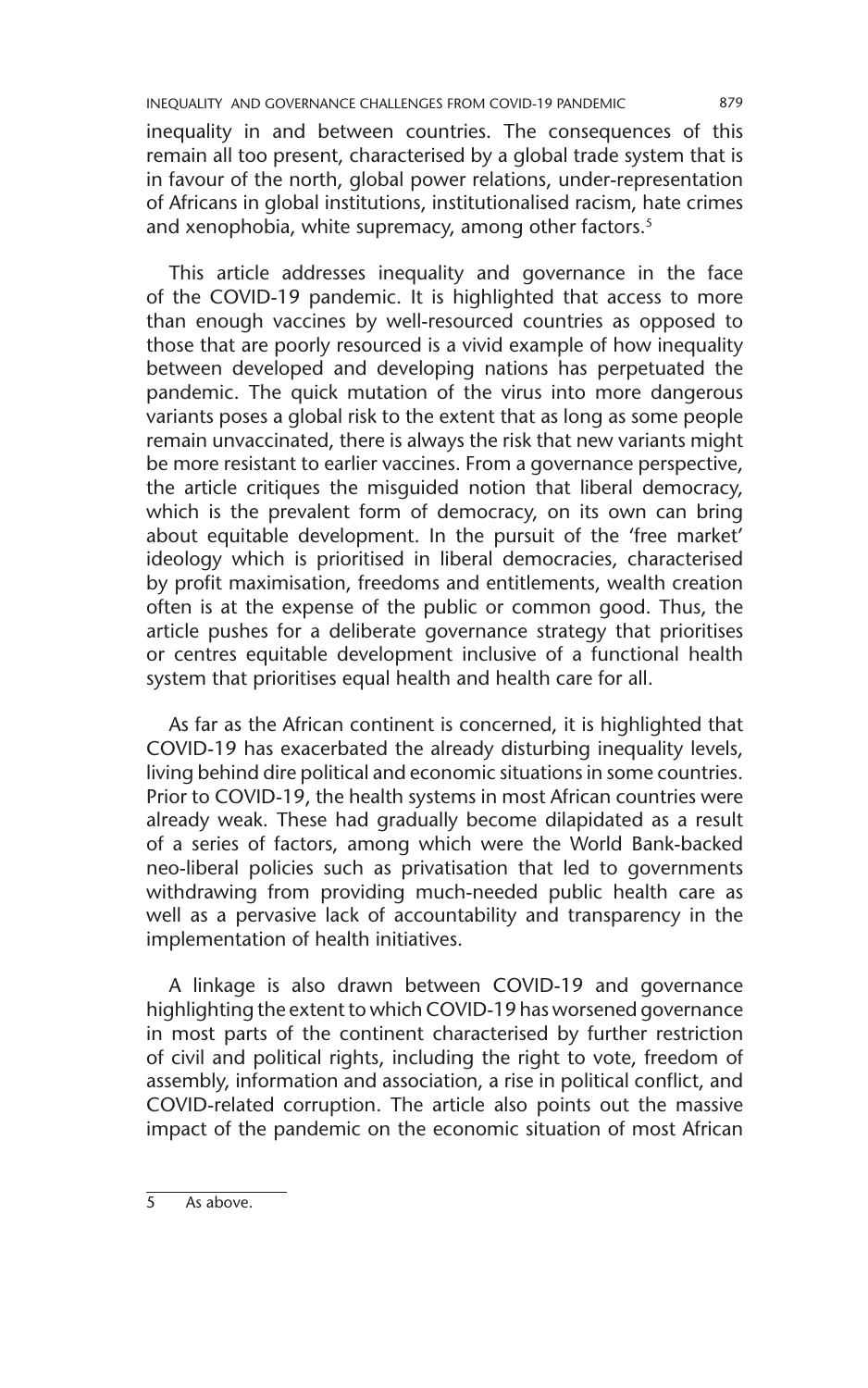countries characterised by the impact of lockdowns on livelihoods of Africans that rely on informal sectors, the rise in unemployment levels and rising levels of debt. Overall, it is argued that COVID-19 has been a stark reminder that inequalities and inequities are a not a natural construction but rather a result of how global political, economic power dynamics function to the detriment of poor, marginalised populations.

## **2 Inequality and COVID-19**

The principle of 'the right to equality' is at the heart of human rights and is enshrined in all human rights treaties as a goal that states ought to achieve.6 From this legal perspective, formal (*de jure*) equality often is expounded upon as alike things being treated alike and unlike things being treated in line with their unlikeness.<sup>7</sup> The notion of formal equality has been critiqued for being abstract, universalistic and failing to recognise social and economic disparities between individuals and groups that cannot be remedied by the same treatment of all.<sup>8</sup> To that end, human rights activists have adopted substantive (*de facto*) equality, which is an equality of outcomes in the sense that it requires that different people are treated differently based on their gender, sex and socio-economic status, with the goal of overcoming the disparities in individuals and groups and ultimately achieving equality.9 Human rights bodies such as the CEDAW Committee have refuted the use of equity and equality interchangeably, and have often insisted on using equality referring to substantive equality.10 While responding to Columbia's state report, the Committee highlighted that when applying temporary special measures, the state party's goal often is to achieve equity for women rather than achieving *de facto* equality for women with men. The Committee thus critiqued the concept of equity rather than equality which was often used by the state in the formulation of and designing of women's programmes.<sup>11</sup>

Furthermore, from a human rights perspective, equality often goes hand in hand with non-discrimination.<sup>12</sup> While elaborating on the

<sup>6</sup> S Fredman 'Substantive equality revisited' (2016) 14 *Oxford University Press* 712. 7 T Thabane & M Buthelezi 'Bridging the gap between *de jure* and *de facto* parliamentary representation of women in Africa' (2008) 41 *Comparative and International Law Journal of Southern Africa* 178.

<sup>8</sup> As above.

<sup>9</sup> Thabane & Buthelezi (n 7) 179. 10 A Facio & MI Morgan 'Equity or equality for women? Understanding CEDAW'S equality principles' International Women's Rights Action Watch (IWRAW), Asia Pacific Occasional Paper Series (2009) 6-8.

<sup>11</sup> Facio & Morgan (n 10) 7. 11 Facio & Morgan (n<br>12 Fredman (n 6) 712.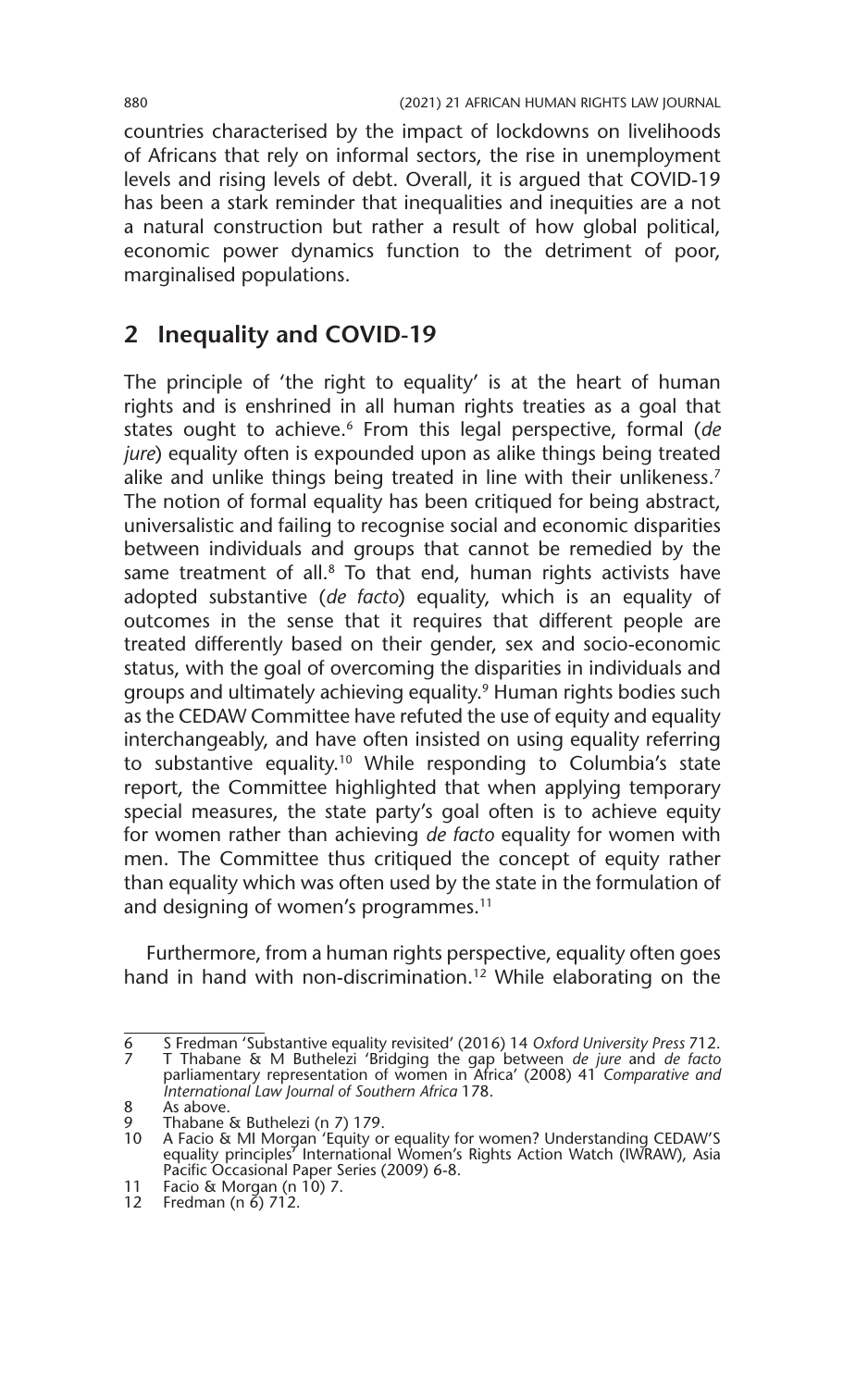right to health, the General Comment on Health sets out that goods and services should be economically and physically accessible to everyone without discrimination.<sup>13</sup> Even in the case of severe resource constraints, states should ensure that vulnerable members of society are protected by the inclusion of relatively low-cost programmes.<sup>14</sup> Equality also requires meaningful participation as set out in General Comment 14, which includes access to information, accountability and transparency in government or non-governmental organisation (NGO) programmes.15

Yamin avers that wealth distribution, privilege and inequality in society are not a natural phenomenon but rather a result of socially-created norms, laws and practices that allow and embed those distributions.16 This also includes systems that favour market expansion at the expense of social protections. To that end, a rightsbased framework views a health system as an all-encompassing social institution similar to a fair justice or political system. This implies an all-inclusive structure that is targeted at improving the entire health system rather than fragmented programmes or a delivery machine for goods and services.17 This goes beyond health promotion to investigating the power dynamics at the heart of people's marginalisation and suffering. Yamin further critiques human rights' narrow focus on states as a factor that obscures the current power relations.18 She locates most social injustices and inequalities in health systems not in states but rather in the systems of the global political economy, including trade, debt, privatisation, agricultural policies and structural adjustment policies in Africa. Yamin thus proposes interdisciplinary collaboration transcending borders that interrogate budgetary priorities, a systems analysis to discern problems and to recommend dynamic and comprehensive solutions.19

COVID-19 has exacerbated the already worrying inequality levels, living behind dire political and economic situations in some countries. One example of this is what has been referred to as 'vaccine nationalism' whereby richer countries have been noted to be hoarding inordinately large amounts of COVID-19 vaccines for their

<sup>13</sup> UN Committee on Economic, Social and Cultural Rights (ESCR Committee) General Comment 14: The right to the highest attainable standard of health (art 12 of the Covenant) 11 August 2000 E/C12/2000/4 paras 12, 18-19.

<sup>14</sup> General Comment 14 (n 13) paras 30-33.

<sup>15</sup> General Comment 14 paraa 11, 55, 59-62.

<sup>16</sup> AE Yamin 'Will we take suffering seriously? Reflections on what applying a human rights framework to health means and why we should care' (2008) 10 *Health and Human Rights* 45.

<sup>17</sup> As above.<br>18 As above.

<sup>18</sup> As above.<br>19 As above.

As above.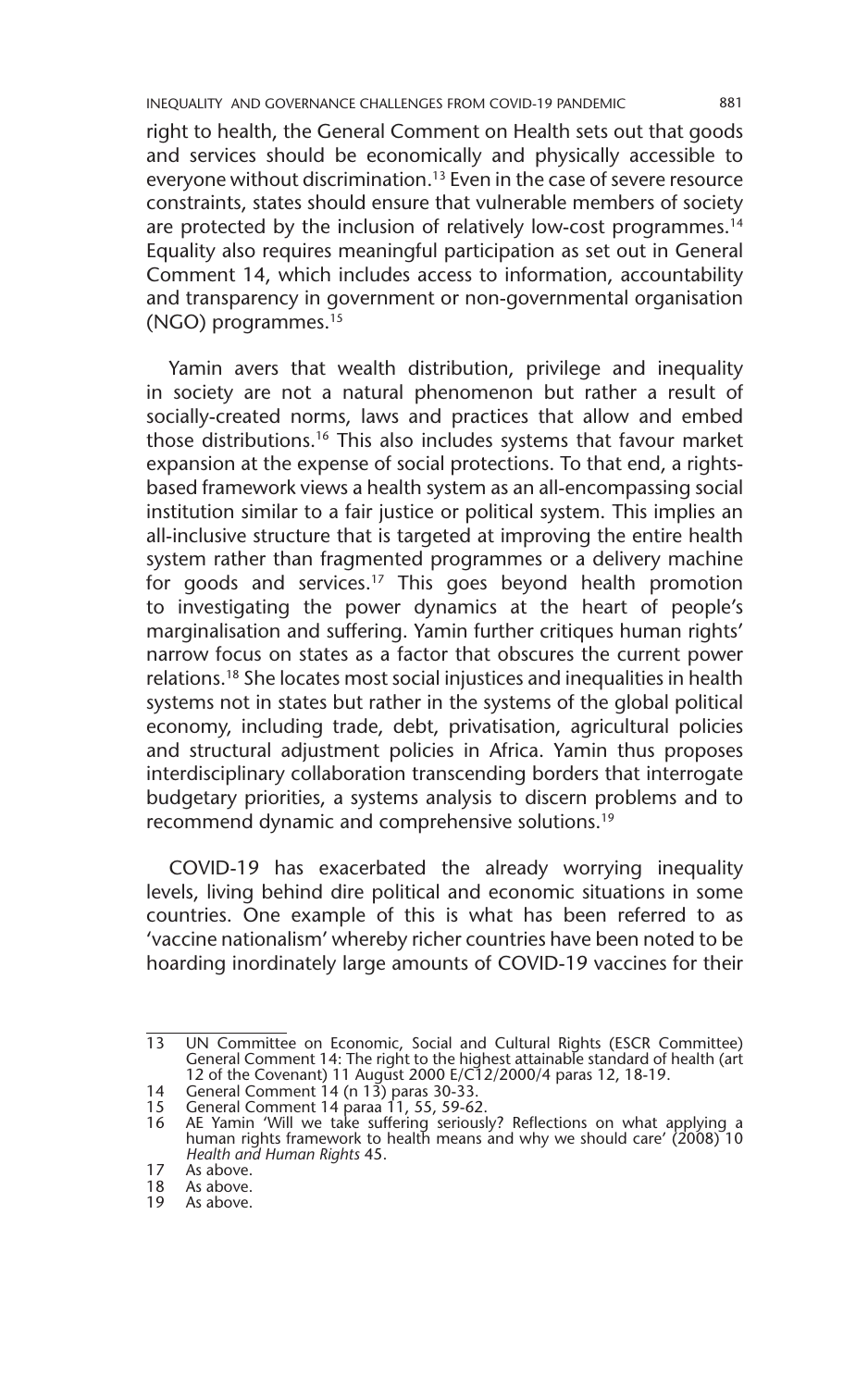populations, while poorer countries have access to minimal portions and others to none at all.<sup>20</sup> Vaccine nationalism is a situation where governments enter into agreements with pharmaceutical companies in order to be in position to supply vaccines to their own populations prior to these becoming available to other countries.<sup>21</sup> It is also referred to as the pursuit of vaccines for purposes of national interest through measures such as export bans and supply agreements even when it is damaging to other countries.<sup>22</sup>

It has been widely reported that even before the now approved COVID-19 vaccinations had undergone the full clinical trials, countries such as Britain, the European Bloc, Japan and the US had procured several million doses of those vaccines that seemed to be more favourable.<sup>23</sup> Some countries are now even in the process of rolling out campaigns for third dose boosters as well as vaccinating children<sup>24</sup>

The fast pace at which the first COVID-19 vaccine (Pfizer-Biotech) was developed and approved was commended as an outstanding success in global health.<sup>25</sup> However, this was only a first step and the more challenging step has been how to ensure 'vaccine equity' which entails the way in which to ensure that the vaccine is distributed fairly and reaches different populations regardless of their social, economic and other statuses.<sup>26</sup> In early 2021 it was reported that Canada and the UK ordered the highest number of vaccines; the USA purchased 1,2 billion doses of the vaccine, enough to give each person more than three doses, while the entire African Union (AU) had ordered only 270 million which accounted for one vaccination for only 20

<sup>20</sup> TA Ghebreyesus 'Vaccine nationalism harms everyone and protects no one' *Foreign Policy* 2 February 2021, https://foreignpolicy.com/2021/02/02/vaccinenationalism-harms-everyone-and-protects-no-one/ (accessed 26 November 2021).

<sup>21</sup> A Khan 'What is vaccine nationalism and why is it so harmful?' *Al Jazeera Features* 7 February 2021, https://www.aljazeera.com/features/2021/2/7/whatis-vaccine-nationalism-and-why-is-it-so-harmful (accessed 26 November 2021); H Kretchmer 'Vaccine nationalism – And how it could affect us all' *World Economic Forum* 6 January 2021, https://www.weforum.org/agenda/2021/01/whatis-vaccine-nationalism-coronavirus-its-affects-covid-19-pandemic/ (accessed 26 November 2021); JDN Lagman 'Vaccine nationalism: A predicament in ending the COVID-19 pandemic' (2021) 43 *Journal of Public Health* e375-e376; Ghebreyesus (n 20).

<sup>22</sup> S Vanderslott et al 'Vaccine nationalism and internationalism: Perspectives of COVID-19 vaccine trial participants in the United Kingdom' (2021) *BMJ Global Health* 6.

<sup>23</sup> Khan (n 21).<br>24 Vanderslott e

 $\overline{24}$  Vanderslott et al (n 22).<br>25 K Liao 'What is vaccine

<sup>25</sup> K Liao 'What is vaccine equity?' *Global Citizen* 2 February 2021, https://www. globalcitizen.org/en/content/what-is-vaccine-equity-covid-19/ (accessed 26 November 2021).

<sup>26</sup> As above.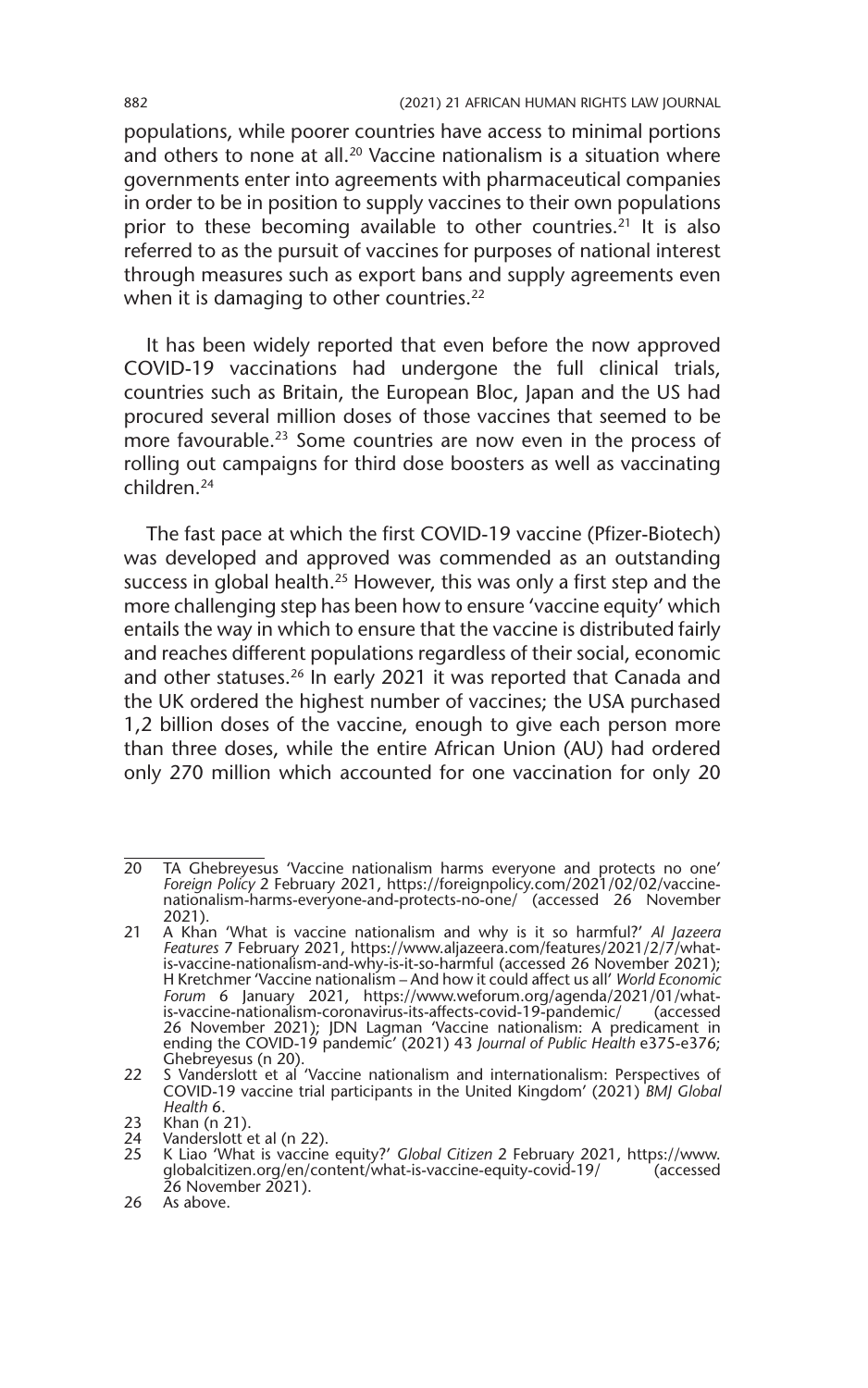per cent of its population.<sup>27</sup> This situation has been described as a 'moral failure' by the World Health Organisation (WHO) Director-General, Dr Tedros Adhanom, as COVID-19 does not respect borders and, thus, it will continue to be a threat to the world as long as it is present anywhere in the world.<sup>28</sup>

The obligation of well-resourced countries to essentially put an end to 'vaccine nationalism' and to assist low-resourced countries can be gleaned from a series of binding and non-binding human rights instruments. Desierto sets out a series of binding and nonbinding human rights instruments which, when read together, confer upon states the legal obligation to ensure vaccine access to everyone, especially to those in low-resourced settings.<sup>29</sup> These include article 2(1) of the International Covenant on Economic, Social and Cultural Rights (ICESCR) which calls upon states, individually and through international assistance and cooperation, either technically or economically, to the maximum of their available resources, to progressively achieve the full recognition of the rights that are recognised in the Covenant, employing all appropriate means. Furthermore, article 12 of ICESCR recognises everyone's right to the highest attainable standard of physical and mental health. Among the steps to be taken by countries in article 12(c) of ICESCR is the 'prevention, treatment and control of epidemic, endemic, occupational and other diseases'. Therefore, article 12 read with article 2 both clearly emphasise that cooperation entails everything that is vital in the prevention, treatment and management of global pandemics such as COVID-19.

In addition, article 1(1) of the 1986 Declaration on the Right to Development recognises peoples' rights to participate and contribute to the enjoyment of economic, social, political, cultural and civil development that is in line with all other human rights and fundamental freedoms. Thus, any obstacle that impedes or massively restricts people's ability to enjoy their right to development, especially a global pandemic that has negatively impacted the economic, political, social and cultural lives of individuals across the world, is one that massively infringes on their right to development.

27 As above.<br>28 As above.

<sup>28</sup> As above.<br>29 D Desier

<sup>29</sup> D Desierto 'Equitable COVID vaccine distribution and access: Enforcing<br>international legal obligations under economic, social and cultural rights and<br>the right to development' 2 February 2021, https://www.ejiltalk.org/e covid-vaccine-distribution-and-access-enforcing-international-legal-obligationsunder-economic-social-and-cultural-rights-and-the-right-to-development/ (accessed 20 November 2021).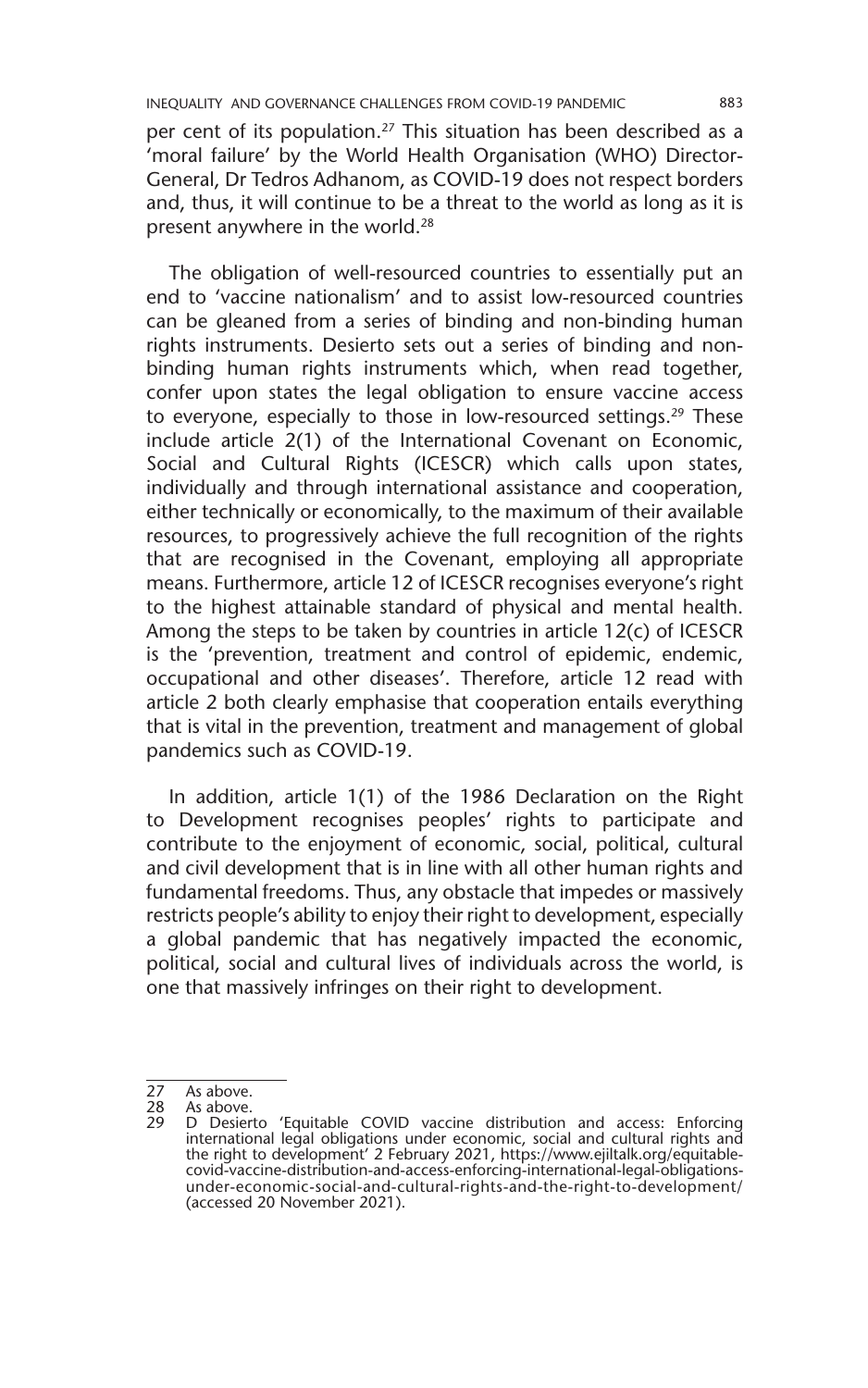The disturbingly high levels of 'vaccine nationalism' have led to an increase in calls to temporarily remove intellectual property protections pertaining to COVID-19 vaccines. Among the most vocal of these is the Peoples' Vaccine Alliance', a coalition of organisations and activists of which the goal is to advocate a peoples' vaccine for COVID-19. The alliance members include Global Justice Now; Public Citizen; Free the Vaccine; Frontline AIDS; Amnesty International; OXFAM; SumOfUs; and UNAIDS.30 The senior Policy and Campaigns Manager of Global Justice Now stated that 'the highly effective vaccines we have, are thanks to massive amounts of tax payers' money, so it can't be fair that private individuals are cashing in while hundreds of millions face second and third waves completely unprotected'.31 On the other hand, manufacturers have argued that patent protection is not the main hindering factor in accelerating vaccine production. Rather, issues such as setting up manufacturing sites, the sourcing of raw materials and the availability of qualified personnel play a role.32

In addition, on 2 October 2020 India and South Africa submitted a communication to the World Trade Organisation (WTO) Council for the Trade-Related Aspects of Intellectual Property Rights (TRIPS) containing a proposal aimed at temporarily waiving certain provisions of the TRIPS agreement for the prevention, containment and treatment of COVID-19.33 In June 2021 there seemed to be a ray of hope as the Indian and South African proposal to temporarily waive patents on COVID-19 vaccines received support at the G7 summit held in the UK.<sup>34</sup> The additional secretary (economic relations) in the Ministry of External Affairs (MEA) confirmed that there was widespread support at the WTO regarding the proposal and, as a result, the TRIPS Council of the WTO was more likely to commence text-based negotiations on the proposal.<sup>35</sup>

Similarly, on 5 May 2021 President Joe Biden changed his government's earlier stance on the Indian/South African proposal, by backing the waiving of intellectual property rights for COVID-19

 $\frac{32}{33}$  As above.

<sup>30</sup> https://peoplesvaccine.org/ (accessed 7 June 2021).

<sup>31</sup> 'COVID-19 vaccines have spawned nine new billionaires: Campaign group' *Eye Witness News* 16 May 2021, https://ewn.co.za/2021/05/20/covid-19-vaccineshave-spawned-nine-new-billionaires-campaign-group (accessed 7 June 2021).

<sup>33</sup> Council for Trade-Related Aspects for Intellectual Property Rights 'Waiver from certain provisions of the TRIPS agreement for the prevention, containment and

treatment of COVID-19' IP/C/W/669/Rev.1 25 May 2021. 34 'India, South Africa's proposal for patent waiver on vax gets G7 support: MEA' 13 June 2021, https://www.business-standard.com/article/currentaffairs/india-s-africa-s-proposal-for-patent-waiver-on-vax-gets-g7-supportmea-121061300798\_1.html (accessed 25 November 2021).

<sup>35</sup> As above.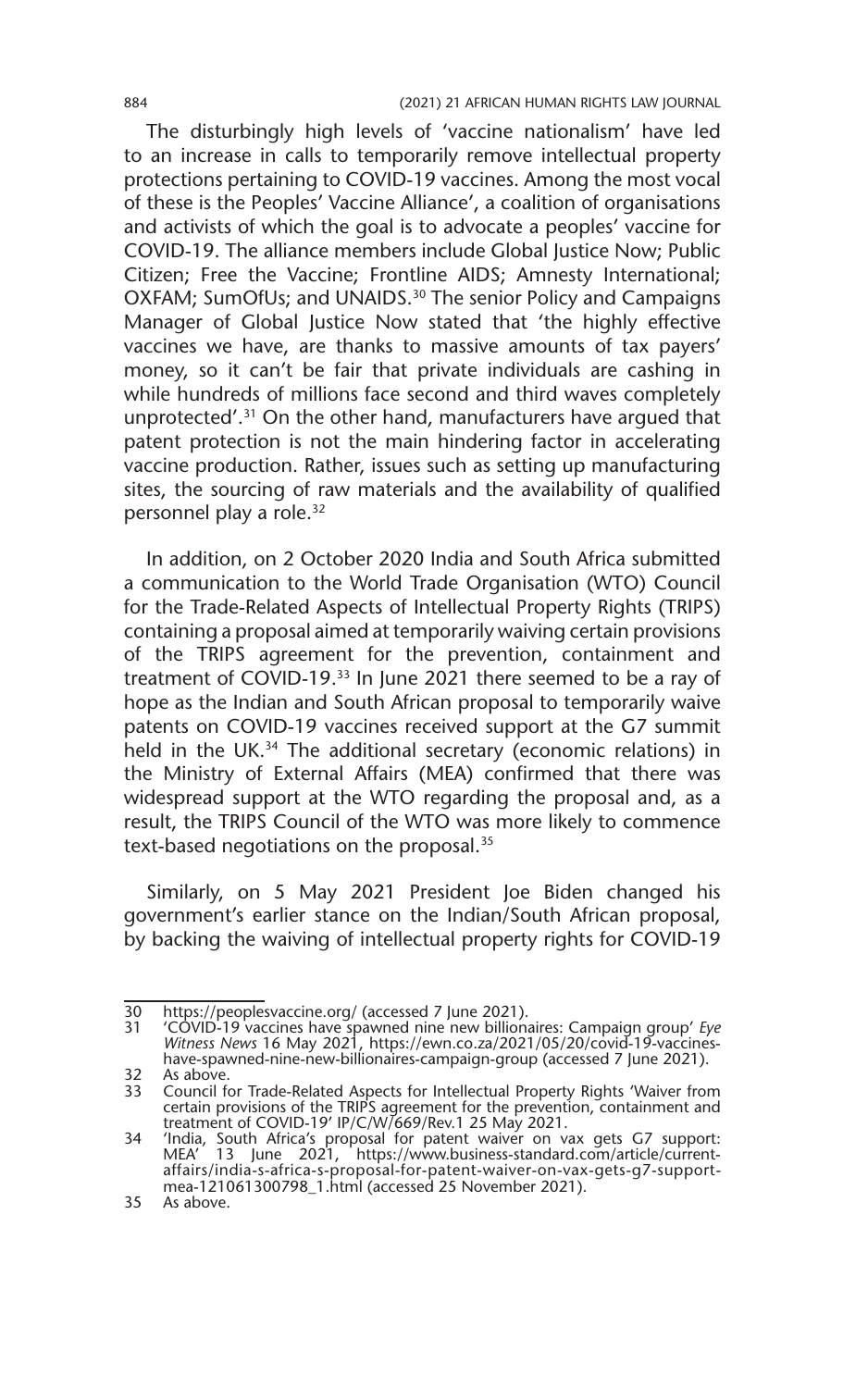INEQUALITY AND GOVERNANCE CHALLENGES FROM COVID-19 PANDEMIC 885

vaccines, followed by a statement by his top trade negotiator, Katherine Tai, backing the negotiations at the WTO.<sup>36</sup> The move was predictably opposed by pharmaceutical companies which, as some noted, would mount campaigns to ensure that any waiver that was agreed upon was as limited as possible.<sup>37</sup> Other critics described the move as merely a grandstanding move and expressed their scepticism as to whether it would yield any substantial long-term change in patent law. 38 Furthermore, despite now being supported by over 100 countries, a small group of opposing WTO members, including the European Uniopn (EU), the UK, Norway and Switzerland, continue stalling any constructive discussions on the proposal.<sup>39</sup>

The appearance of new variants means that the more people are left unvaccinated, the greater the collective risk. This was echoed by the executive director of the Joint United Nations Programme on HIV/ AIDS (UNAIDS) who stressed that while companies that are making massive profits from COVID-19 vaccines refuse to share their science and technology to enable global vaccine supply, the world continues to face the risk of mutations that could reduce the effectiveness of the available vaccines, putting everyone at risk all over again.40

On a global scale, the COVID-19 pandemic has further increased the income gap between the rich and the poor, between industrialised countries and those that are less industrialised.<sup>41</sup> The industrialised countries have been enabled by their access to advanced technology, which has enabled the already affluent people to utilise the pandemic to their benefit. Beyond the issue of being

<sup>36</sup> Office of the United States Trade Representative 'Statement from Ambassador Katherine Tai on the COVID-19 waiver' 5 May 2021, https://ustr.gov/aboutus/policy-offices/press-office/press-releases/2021/may/statement-ambassadorkatherine-tai-covid-19-trips-waiver (accessed 26 November 2021).

<sup>37</sup> A Shalal et al 'US reverses stance, backs giving poorer countries access to COVID-19 vaccine patents' *Reuters* 5 May 2021, https://www.reuters.com/ business/healthcare-pharmaceuticals/biden-says-plans-back-wto-waivervaccines-2021-05-05/ (accessed 26 November 2021).

<sup>38</sup> As above.<br>39 'Countries

<sup>39</sup> 'Countries must not let another opportunity slip by to advance the global waiver on overcoming COVID-19 medical tool monopolies' 13 September 2021, https://reliefweb.int/report/world/countries-must-not-let-another-opportunityslip-advance-global-waiver-overcoming-covid (accessed 26 November 2021).

<sup>40</sup> Oxfam International 'COVID vaccines create 9 new billionaires with combined wealth greater than cost of vaccinating world's poorest countries' 20 May 2021, https://www.oxfam.org/en/press-releases/covid-vaccines-create-9-newbillionaires-combined-wealth-greater-cost-vaccinating (accessed 26 November 2021).

<sup>41</sup> I Goldin & R Muggah 'COVID-19 is increasing multiple kinds of inequality: Here's what we can do about it' *World Economic Forum* 9 October 2020, https://<br>www.weforum.org/agenda/2020/10/covid-19-is-increasing-multiple-kinds-of-<br>inequality-here-s-what-we-can-do-about-it/n (accessed 26 November J Stigliz 'Conquering the great divide' (2020) *International Monetary Fund*, https://www.imf.org/external/pubs/ft/fandd/2020/09/COVID19-and-globalinequality-joseph-stiglitz.htm (accessed 26 November 2021).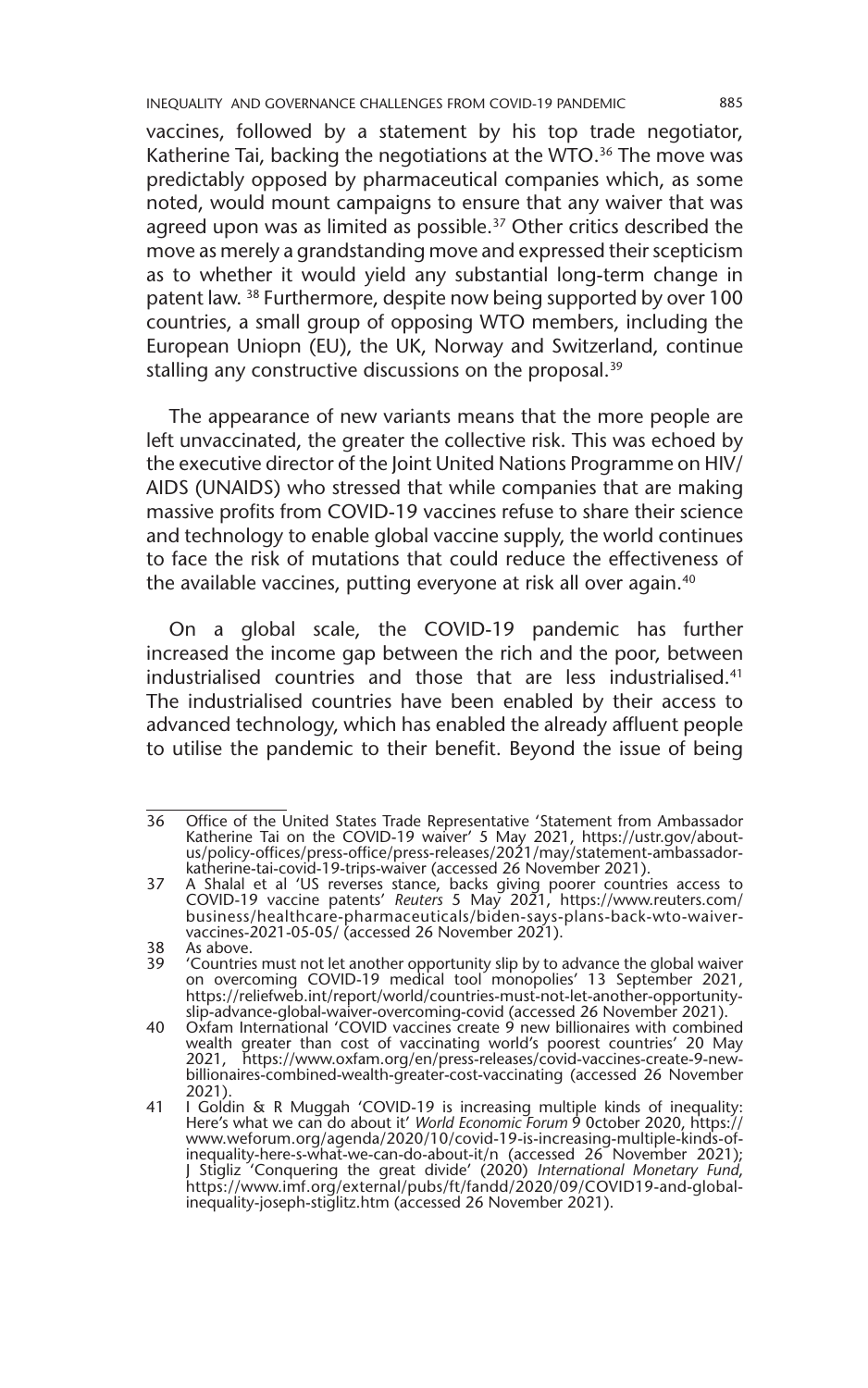able to access vaccines, terminologies such as 'COVID billionaires' have been coined to show an exponential number of people who have joined the billionaire group since the onset of the pandemic.<sup>42</sup> It was estimated that between mid-March and December 2020 the USA is estimated to have gained 56 new billionaires, bringing the total to 659. It is further projected that America's billionaires hold an estimated \$4 trillion in wealth, a figure that is roughly double that of the 165 million poorest Americans collectively.<sup>43</sup>

As stocks in pharmaceutical companies rapidly rise, 'vaccine billionaires' are being created as a result of the huge profits from the COVID-19 vaccines over which these companies have a monopoly.44 Among those who have benefited from COVID-19 were those dealing with COVID-related supplies through, for instance, the manufacture and supply of the COVID-19 vaccines, personal protective equipment and diagnostics testing.45 The Peoples' Vaccine Alliance has stressed that these patents enable pharmaceutical companies to have complete control over the price and supply of vaccines, pushing up profits in order to secure the stocks they require, thereby making it more challenging for the poorer countries to access these vaccines.<sup>46</sup> The irony in all this is the fact that most of these billionaires are located in North America, which has recorded one of the highest COVIDrelated death rates. Even more telling are the disproportionately high rates of deaths in the black and Latina communities.<sup>47</sup>

This is a clear illustration of the fact that if clear policies and strategies are not put in place to ensure that a country's wealth is

<sup>42</sup> H Woods 'How billionaires saw their net worth increase by half a trillion dollars during the pandemic' *Insider* 30 October 2020, https://www.businessinsider. com/billionaires-net-worth-increases-coronavirus-pandemic-2020-7?IR=T (accessed 26 November 2021); C Peterson-Withon 'Nearly 500 people became billionaires during the pandemic year' Forbes 6 April 2021, https://www. forbes.com/sites/chasewithorn/2021/04/06/nearly-500-people-have-becomebillionaires-during-the-pandemic-year/?sh=2b96aeba25c0 (accessed 26 November 2021)

<sup>43</sup> MC White 'Wall Street minted 56 new billionaires since the pandemic began – but many families are left behind' *Business News* 30 December 2020, https:// www.nbcnews.com/business/business-news/wall-street-s-best-year-ever-whypandemic-has-been-n1252512 (accessed 26 November 2021).

<sup>44</sup> **Oxfam International (n 40).**<br>45 **COVID-19** vaccines have

<sup>45</sup> 'COVID-19 vaccines have spawned nine new billionaires: Campaign group' EWN 16 May 2021, https://ewn.co.za/2021/05/20/covid-19-vaccines-havespawned-nine-new-billionaires-campaign-group (accessed 26 November 2021); G Tognini 'Meet the 40 new billionaires who got rich fighting COVID-19' *Forbes*  6 April 2021, https://www.forbes.com/sites/giacomotognini/2021/04/06/meetthe-40-new-billionaires-who-got-rich-fighting-covid-19/?sh=20a103ee17e5 (accessed 26 November 2021).

<sup>46</sup>  $\overrightarrow{A}$ s above.<br>47 B Lovelac

B Lovelace 'As US Corona virus deaths cross 100 000, black Americans bear disproportionate share of fatalities' *CNBC* 27 May 2020, https://www.cnbc. com/2020/05/27/as-us-coronavirus-deaths-cross-100000-black-americansbear-disproportionate-share-of-fatalities.html (accessed 26 November 2021).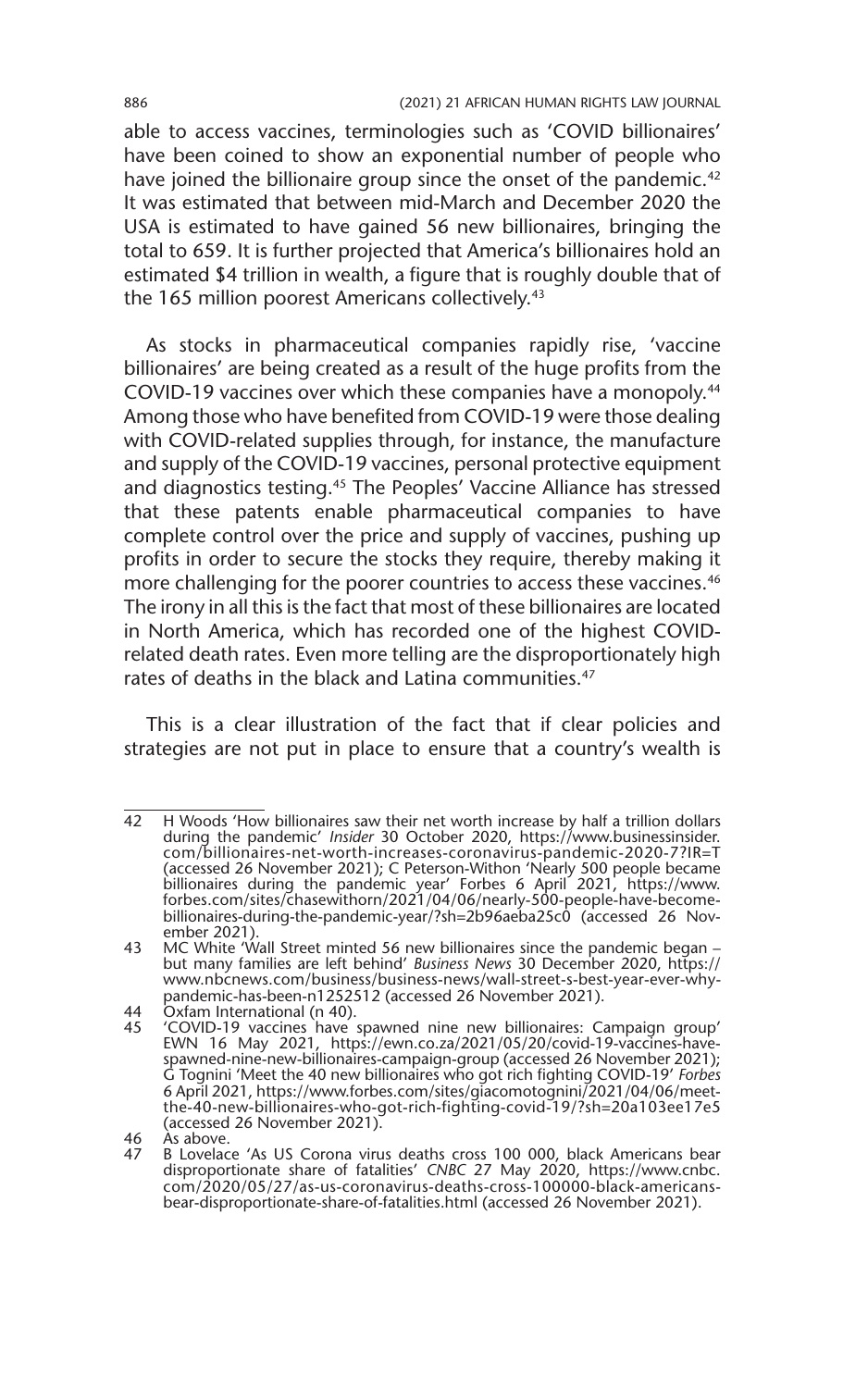equally distributed in ways that improve the overall health of the population, health and other forms of inequality persist.48

## **3 Governance mechanisms, equality and COVID-19**

Despite the criticism it has faced over the years, the notion of 'liberal democracy' practised through constitutional supremacy, the rule of law, individual rights and free markets has managed to remain the prevalent type of political and economic arrangement throughout most of the world.49 Proponents maintain that despite its weaknesses, its advantages still supersede its shortcomings. It often is assumed that development is more likely to be achieved in liberal democracies as opposed to authoritarian governments. There has been an argument that the ideals that are found in democratic governments, such as regular elections, universal suffrage, multiparty competition and civil liberties, favour positive health outcomes.<sup>50</sup> For instance, increased participation and political voice may lead to increased politicians' responsiveness to citizens, fostering the reduction in social disparities and universal access to high-quality health services.<sup>51</sup> On the contrary, authoritarian regimes may produce negative health outcomes as a result of political suppression and limited citizen participation.<sup>52</sup> This may subsequently affect government responsiveness to citizens, thus hampering the improvement of health and education and a reduced political will to universally spread benefits to the poor.<sup>53</sup>

Proponents of liberal democracy further allude to the fact that democracy contributes to the reduction in social disparities and, by extension, income inequality by empowering the 'marginalised' with a voice.<sup>54</sup> These in turn use this political voice to draw attention to unjust practices, thereby contributing to the redistribution or

<sup>48</sup> N Lewis 'COVID-19 reminded us of just how unequal America is' *FiveThirtyEight*  29 March 2021, https://fivethirtyeight.com/features/covid-19-reminded-usof-just-how-unequal-america-is/ (accessed 26 November 2021); BL Perry et al 'Pandemic precarity: COVID-19 is exposing and exacerbating inequalities in the American heartland' (2021) 118 *PNAS* 1-6; 'Why the US has the highest COVID-19 death toll' *AFP* 23 February 2021, https://timesofindia.indiatimes.com/world/ us/why-the-us-has-the-highest-covid-19-death-toll/articleshow/81163984.cms (accessed 26 November 2021).

<sup>49</sup> D Desilver 'Despite global concerns about democracy, more than half of countries are democratic' *Pew Research Centre* 14 May 2019, https://www. pewresearch.org/fact-tank/2019/05/14/more-than-half-of-countries-aredemocratic/ (accessed 26 November 2021).

<sup>50</sup> JP Ruger 'Democracy and health' (2005) 98 *QJ Medical* 299-304.

<sup>51</sup> *As above.*<br>52 As above.

<sup>52</sup> As above.<br>53 As above.

As above.

<sup>54</sup> ME Shin 'Income inequality, democracy and health: A global portrait' Paper presented at the conference, *Responding to Globalisation: Societies, groups and individuals*, Institute of Behavioural Science, University of Colorado, 4-7 April 2002 2-3.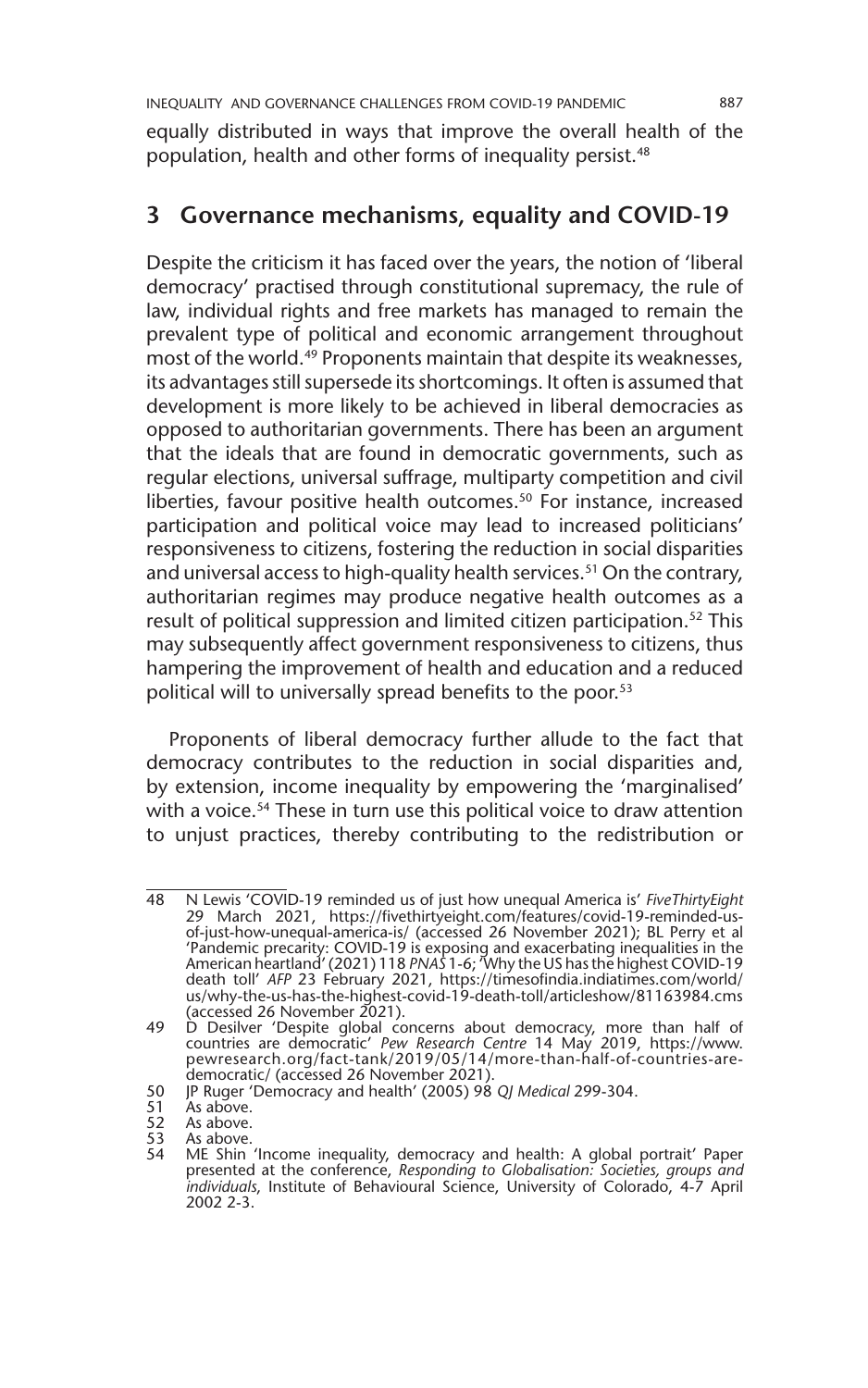expropriation of wealth from those who have it. This also extends to health, taking the example of political instability. It is assumed that democratic values, such as consensus building and participation, reduce the possibility of differences that often lead to political instability. Political instability often has undesirable effects on health, such as an increase in infant mortality rates; the destruction of vital health and social infrastructure; the devastation of national and regional economies leading to long-term health consequences such as malnourishment and poor hygiene, which leads to an increase in communicable diseases.55

In comparing democracies and autocracies, Acemoglu and Robinson view a democracy as a dictatorship of the poor and middle class and an autocracy as a dictatorship of the rich.<sup>56</sup> It thus is assumed that health indicators will improve in a context where public health is a priority for the masses as opposed to one where the rich have control as they tend to be less interested in public solutions.<sup>57</sup> Furthermore, attributes found in democracies, such as demands for accountability by masses which may result in nonperforming leaders being removed from office, have the potential of fostering greater attention to health as opposed to autocracies where accountability is to small groups such as the military or even the fact that they tend to repress opposition and the media which, in turn, frustrates public policy thereby having negative consequences on health.58

However, this assertion has been refuted by other researchers who assert that there is a very distal relationship between income inequality and community responsiveness, which is one of the attributes of a democracy.<sup>59</sup> They allude to the fact that the discussion above in support of democracy overlooks the fact that the transition to democracy not often is a smooth one but rather involves conflict and violence.<sup>60</sup> Furthermore, liberal democracies often end up prioritising wealth creation, profit making, freedoms and entitlements at the expense of the common good. $61$  As a result, democracies such as the USA have been referred to as 'hyper-democratic' on the basis of a failure to ensure universal health coverage and having a healthcare

<sup>55</sup> As above.<br>56 D Acemo

<sup>56</sup> D Acemoglu & JA Robinson 'Persistence of power elites and institutions' (2008) 98 *American Economic Review* 267.

<sup>57</sup> T Besley & M Kudamatsu 'Health and democracy' (2006) 96 *American Economic Review* 313-318.

<sup>58</sup> Besley & Kudamatsu (n 57) 313-314.

<sup>59</sup> Shin (n 54) 3.

<sup>60</sup> As above.

<sup>61</sup> As above.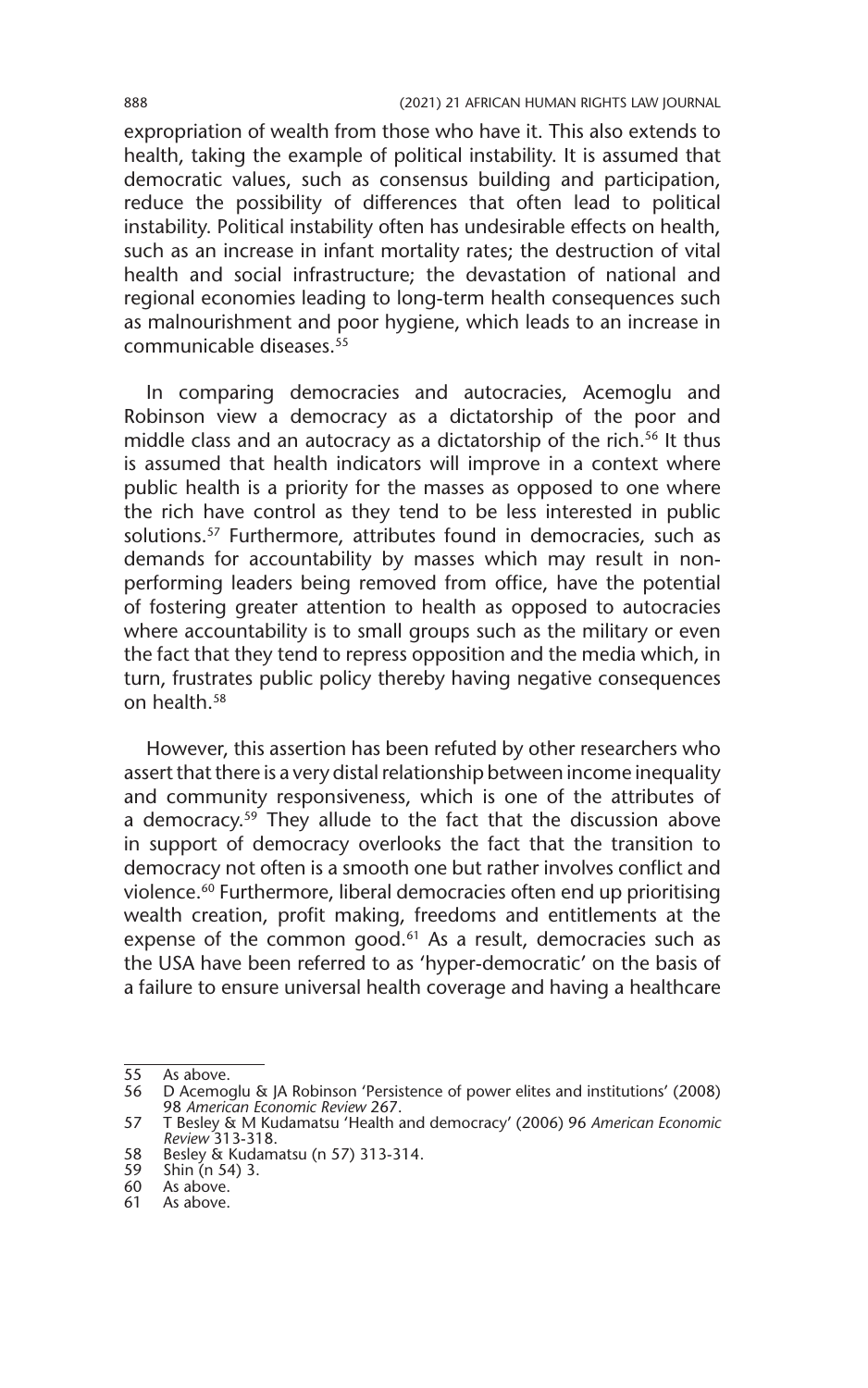system that is expensive, incomplete and highly unequal while paying homage to profit maximisation and freedom of choice.<sup>62</sup>

COVID-19 has further proved that the idea of democracy as a marker for health improvement is not always valid as it has introduced another vital marker, which is the levels of equality in a country. Statistics from COVID-19 show high numbers of COVID mortality in highly unequal countries such as the United States, Brazil, Mexico, South Africa, Nigeria, Kenya and Tunisia even when they purportedly pursue some form of egalitarian democracy.<sup>63</sup> This is attributed to, among others, the prioritisation of neoliberal policies that favour capital and markets while side-lining community health and welfare. While commending globalisation and technology for bringing about gains in income and lifting populations out of poverty, the UN Secretary-General averred that, on the flip side, those developments have brought about shifts in income distribution with the world's richest 1 percent having 27 per cent of the total cumulative growth income.<sup>64</sup>

On the other hand, low-skilled workers are negatively impacted by the massive technological transformation as they face the risk of being replaced by such inventions.<sup>65</sup> Early evidence has also revealed that the ability to work from home is lower among the low-income earners compared to that of the high-income earners, leading to a high likelihood of the former losing jobs, thus worsening inequality levels in income distribution.<sup>66</sup> The Secretary-General further noted that there has been an increase in tax avoidance, tax concessions and tax evasion, leading to a decline in corporate taxes which, in turn, has affected social services including health care, education and social protection as there has been a reduction in resources

 $\overline{62}$  As above.<br>63 KC Vadla

<sup>63</sup> KC Vadlamannati et al 'Health system equity, egalitarian democracy and COVID-19 outcomes: An empirical analysis' (2021) 49 *Scandinavian Journal of Public Health* 104; 'Weekly bulletin on outbreaks and other emergencies' *Situation Reports*, WHO African Region Week 22-28 November 2021 48, https:// www.afro.who.int/health-topics/coronavirus-covid-19 (accessed 4 December 2021); 'Corona COVID-19 cases by country/Africa Trading Economics, https:// tradingeconomics.com/country-list/coronavirus-cases?continent=africa (accessed 4 December 2021); '20219 rankings of democracies in Africa according to the EIU' *Public Management* 23 January 2020, https://www.ecofinagency. com/public-management/2301-40885-2019-ranking-of-democracies-in-africaaccording-to-the-eiu (accessed 4 December 2021).

<sup>64</sup> As above.<br>65 As above. 65 As above.

<sup>66</sup> A Bick et al 'Work from home after the COVID-19 outbreak' Federal Reserve Bank of Dallas, Working Paper 2017 June 2020; G Cugat & F Narita 'How COVID-19 will increase inequality in emerging markets and developing economies' *International Monetary Fund* 29 October 2020, https://blogs.imf. org/2020/10/29/how-covid-19-will-increase-inequality-in-emerging-marketsand-developing-economies/ (accessed 4 December 2021).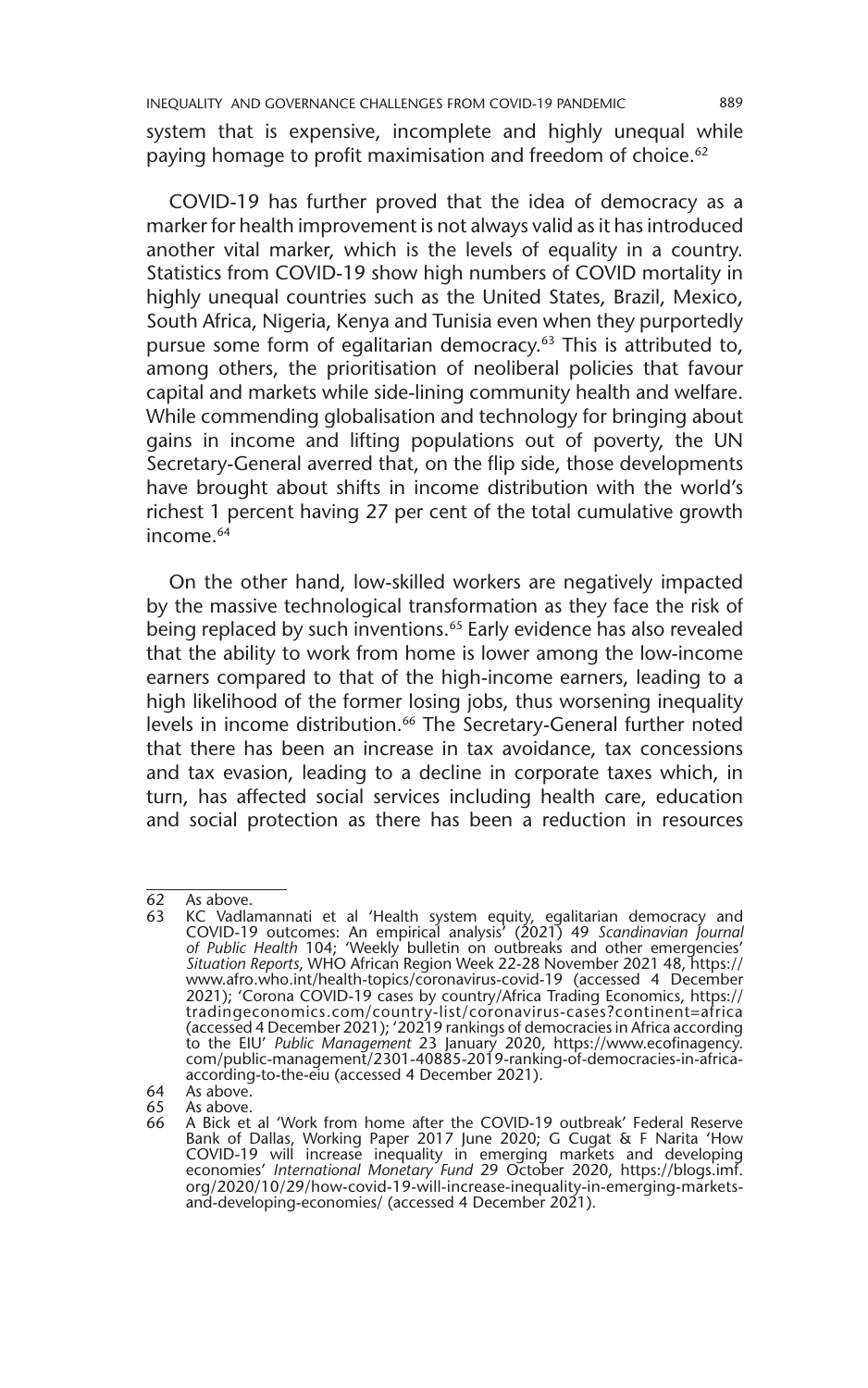devoted to these.<sup>67</sup> He surmised that the current global political and economic system is not contributing to the delivery of critical public goods, namely, health, sustainable development and peace; that the governance structures are pre-occupied with self-interest and the only way in which to address this is to build a new social contract aimed at equitably and fairly apportioning wealth, power and opportunities.68 Thus, COVID-19 exposed the already existing cracks in liberal democracies as it exposed inequalities that for so long have been mentioned but not addressed. For instance, the fallacy that 'we are all in the same boat' was proven to be false.<sup>69</sup>

The principles found in egalitarian democracies have further had very little impact in addressing the COVID-19 pandemic. Rather, equality in access to health care is of more importance than the pursuing of egalitarian democratic principles.<sup>70</sup> In fact, principles such as those of collective participation and citizenry trust may have gotten in the way of making tough choices vital for curbing the pandemic, as in the case of Sweden.<sup>71</sup> A similar scenario was seen in the USA where citizens stormed government buildings demanding an end to lockdown, while countries such as Brazil and Russia delayed their response in order to maintain electoral popularity.72 As a result, countries that are considered less democratic, such as Vietnam and Sri Lanka, have been noted to be relatively more successful in curbing the virus compared to the more democratic countries, such as the US, the UK, Spain and Italy.<sup>73</sup> Ultimately, it did not come down to how democratic or undemocratic a country was, but rather the extent to which it prioritised the putting in place of an equitable and robust healthcare system.

#### **4 COVID-19 in Africa**

Initially, Africa recorded a smaller number of COVID-19 mortalities compared to other continents. However, by May 2021 the numbers were said to be steadily rising in countries such as South Africa, Uganda, the Democratic Republic of the Congo (DRC), Namibia and Angola.74 In early June 2021 the WHO regional director warned of

 $\overline{67}$  Guterres (n 4).

<sup>68</sup> As above.<br>69 As above.

As above.

<sup>70</sup> As above.<br>71 As above.

<sup>71</sup> As above.<br>72 As above.

<sup>72</sup> As above.<br>73 As above.

<sup>73</sup> As above.<br>74 P Mwai 'C 74 P Mwai 'Corona virus in Africa: Concern growing over third wave of COVID-19 infections' *BBC* 7 June 2021, https://www.bbc.com/news/world-africa-5318 1555 (accessed 4 December 2021).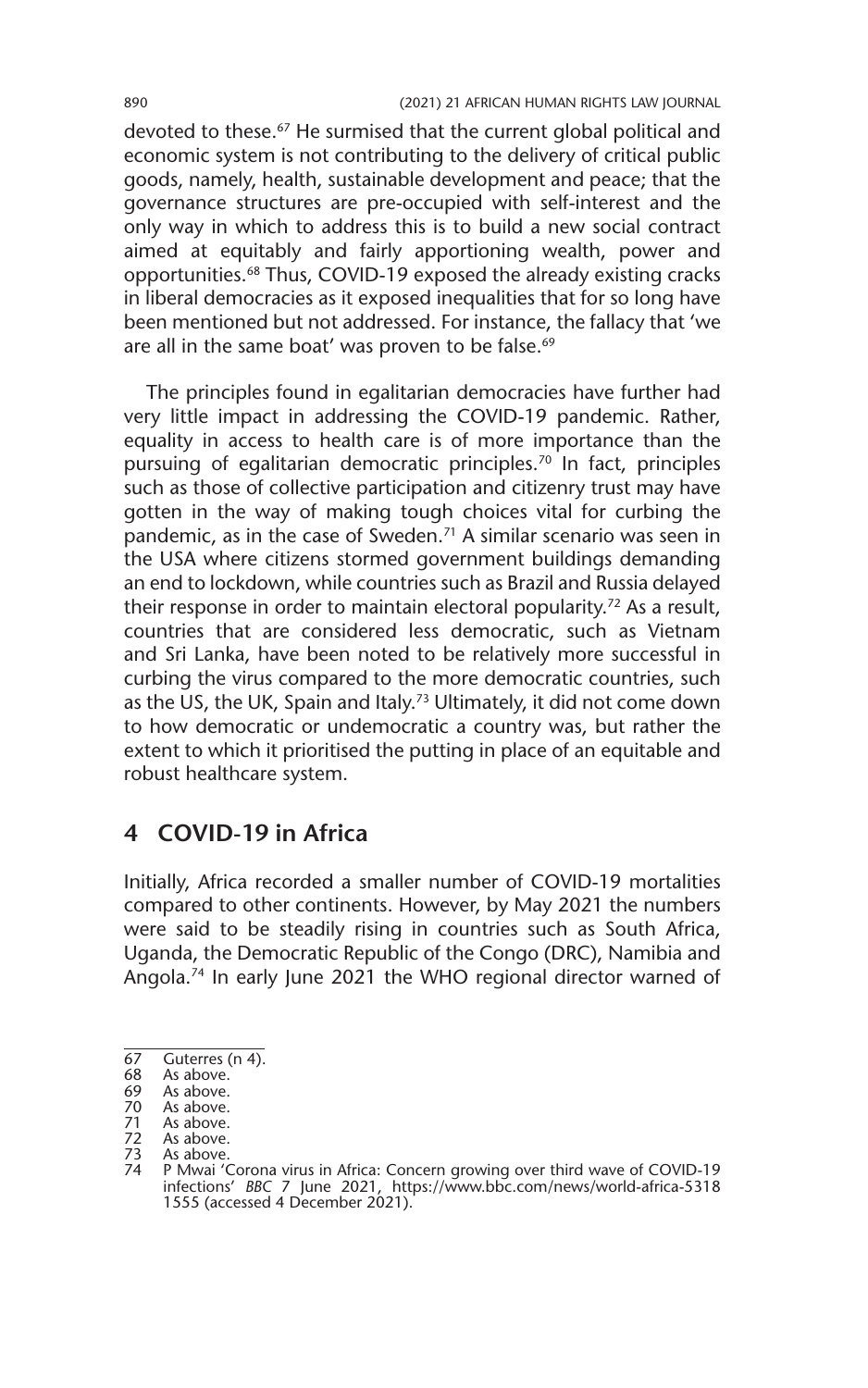rapidly-rising numbers, in the third wave, with new cases rising by over 30 per cent in eight African countries.<sup>75</sup> The spread of the virus is further worsened by the new variants that have led to an upsurge in both cases and deaths, that cannot be traced easily, are highly transmittable and the testing of which is not widely accessible.76 The WHO director urged for the swift ramping up of programmes to ensure that they reach Africans who are most at risk of falling ill and dying from the virus.<sup>77</sup>

Moreover, inequality cuts across all areas and sectors. One such area is research in the sense that, compared to other continents, the research from Africa in line with COVID-19 has been limited. The paucity of research in Africa – with the exception of South Africa and North Africa – has meant that research and information on the virus has mostly been generated from the USA, Europe and Asia.<sup>78</sup> In April 2020 it was reported that of the 7700 genome sequences of the SARS-Cov2 that had been pooled, only 90 genome sequences came from Africa and they had been collected from five out of 51 infected countries.79 It is vital that Africa actively contributes to the vaccine development especially due the various mutations of the vaccine. Otherwise there could be a risk of the developed vaccines being less effective in Africa, due to the fact that they have been developed based on strains that are more predominant in other continents.<sup>80</sup>

For instance, in early 2021 it was reported that the COVID-19 vaccine developed by AstraZeneca together with the University of Oxford provided very little protection against mild disease caused by the South African variant.<sup>81</sup> AstraZeneca stated that it was already in the process of adapting its vaccine to respond to the South African variant and that it would ensure that it advanced rapidly through the clinical development phase.<sup>82</sup> Other vaccine developers have also stated that their vaccines revealed reduced efficacy in clinical trials conducted in South Africa. The Johnson and Johnson vaccine showed a 57 per cent efficacy rate compared to 72 per cent that was recorded in the USA; Novavax reported that while its vaccine showed an 89,3 per cent efficacy rate in trials conducted in the

<sup>75</sup> As above.<br>76 As above.

<sup>76</sup> As above.<br>77 As above.

<sup>77</sup> As above.<br>78 SA Lone<sup>9</sup> 78 SA Lone & A Ahmad 'COVID-19 pandemic – An African perspective' (2020) 9 *Emerging Microbes and Infections* 1300-1308.

<sup>79</sup> Lone & Ahmad (n 78) 1301.

As above.

<sup>81</sup> 'AstraZeneca COVID jab less effective against South African variant' *Aljazeera* 7 February 2021, https://www.aljazeera.com/news/2021/2/7/astrazenecacovid-jab-less-effective-against-s-africa-variant (accessed 4 December 2021).

<sup>82</sup> As above.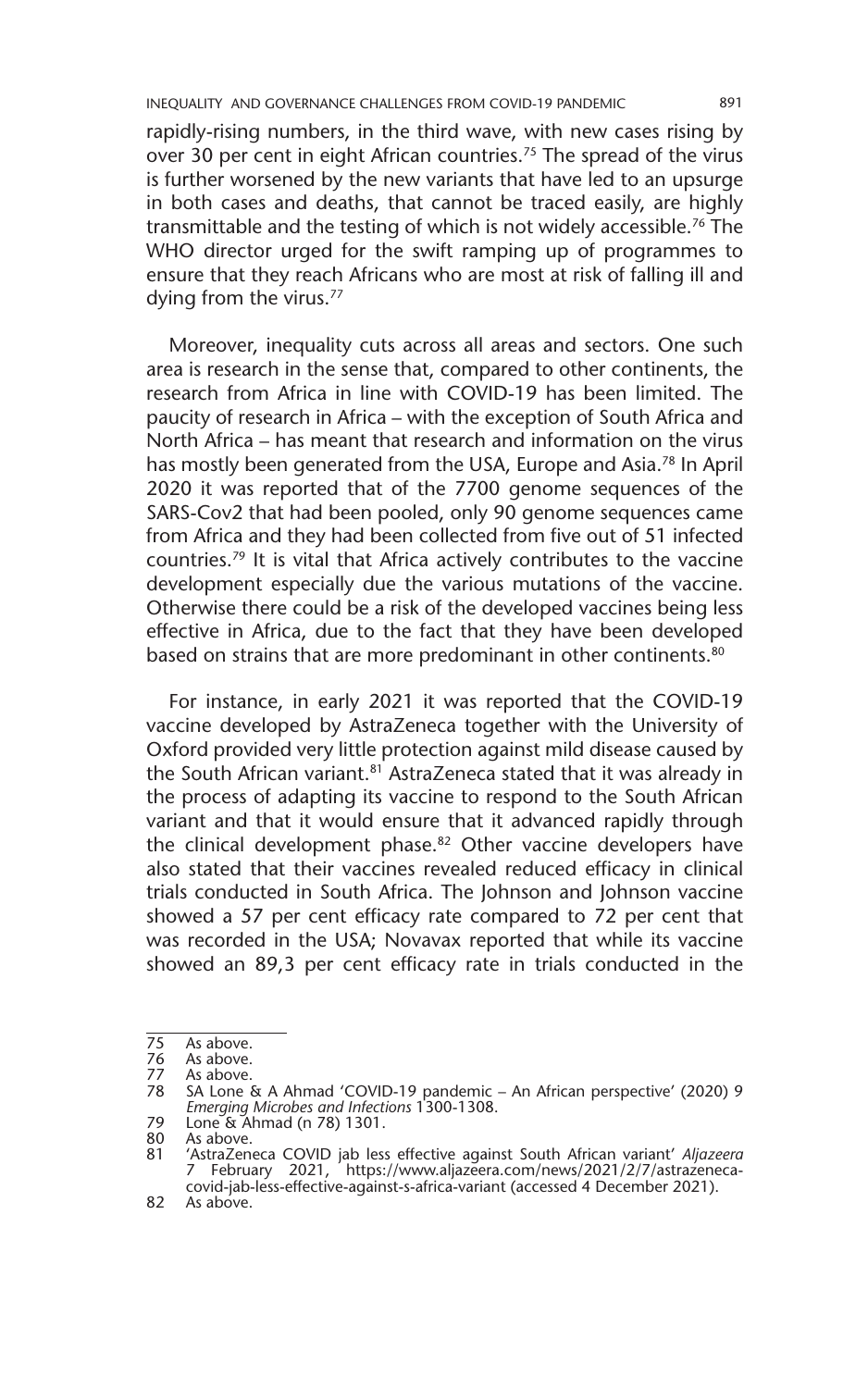United Kingdom, it recorded a meagre 50 per cent in the case of South Africa.<sup>83</sup> The investment in research is vital not only for the production of vaccines that respond directly to the sub-Saharan genome, but also, beyond COVID-19-targeted health research will help find solutions to diseases such as HIV/AIDS that still plague African countries.

In order to address such inequities, the COVID-19 Vaccine Global Access Facility (COVAX) was formed to help poorer countries (many of which are found in Africa) to have access to the vaccines.<sup>84</sup> The coalition (comprising WHO, Gavi, the Vaccine Alliance and the Coalition for Epidemic Preparedness Innovations (CEPI)) has an ambitious goal of securing at least 2 billion doses by the end of 2021, thereby ensuring access to 92 low and middle-income countries that may not be in a position to afford the vaccines on their own.<sup>85</sup> It remains to be seen if this ambitious goal will come to fruition.

#### **4.1 COVID-19 and governance in Africa**

The part below elaborates on the impact of COVID-19 on both political governance as well as its impact on African economies. The part uses a few case studies, such as Ethiopia, Uganda, Tanzania, Zambia, Kenya, South Africa and Zimbabwe, to highlight the impact of COVID-19 on the already fragile African political economies.

COVID-19 has put into stark contrast the connection between health and political governance and how health has been sidelined and underrated for quite some time. Neo-liberal policies such as privatisation of health care have exposed the already weak African public health systems that have not been in a position to respond to the pandemic.<sup>86</sup> These market-based approaches, such as the privatisation of health care and the introduction of user fees, have pushed the burden of healthcare financing onto the poor, heavily contributing to the rise in inequality levels.<sup>87</sup> Over the years, international initiatives geared to the Global South, such as the Gates Foundation, Global Fund for HIV/AIDS, Malaria and Tuberculosis, have stepped in to provide much-needed vital health services.<sup>88</sup>

<sup>83</sup> As above.<br>84 K Liao 'W

<sup>84</sup> K Liao 'What is vaccine equity?' *Global Citizen* 2 February 2021, https://www. globalcitizen.org/en/content/what-is-vaccine-equity-covid-19/ (accessed  $\overline{4}$  December 2021).

<sup>85</sup> As above. 86 R Prince 'Universal health coverage in the Global South: New models of healthcare and their implications for citizenship, solidarity and the public good' (2017) 14 *Noe å lære av* 153.  $87$  As above.

<sup>88</sup> As above.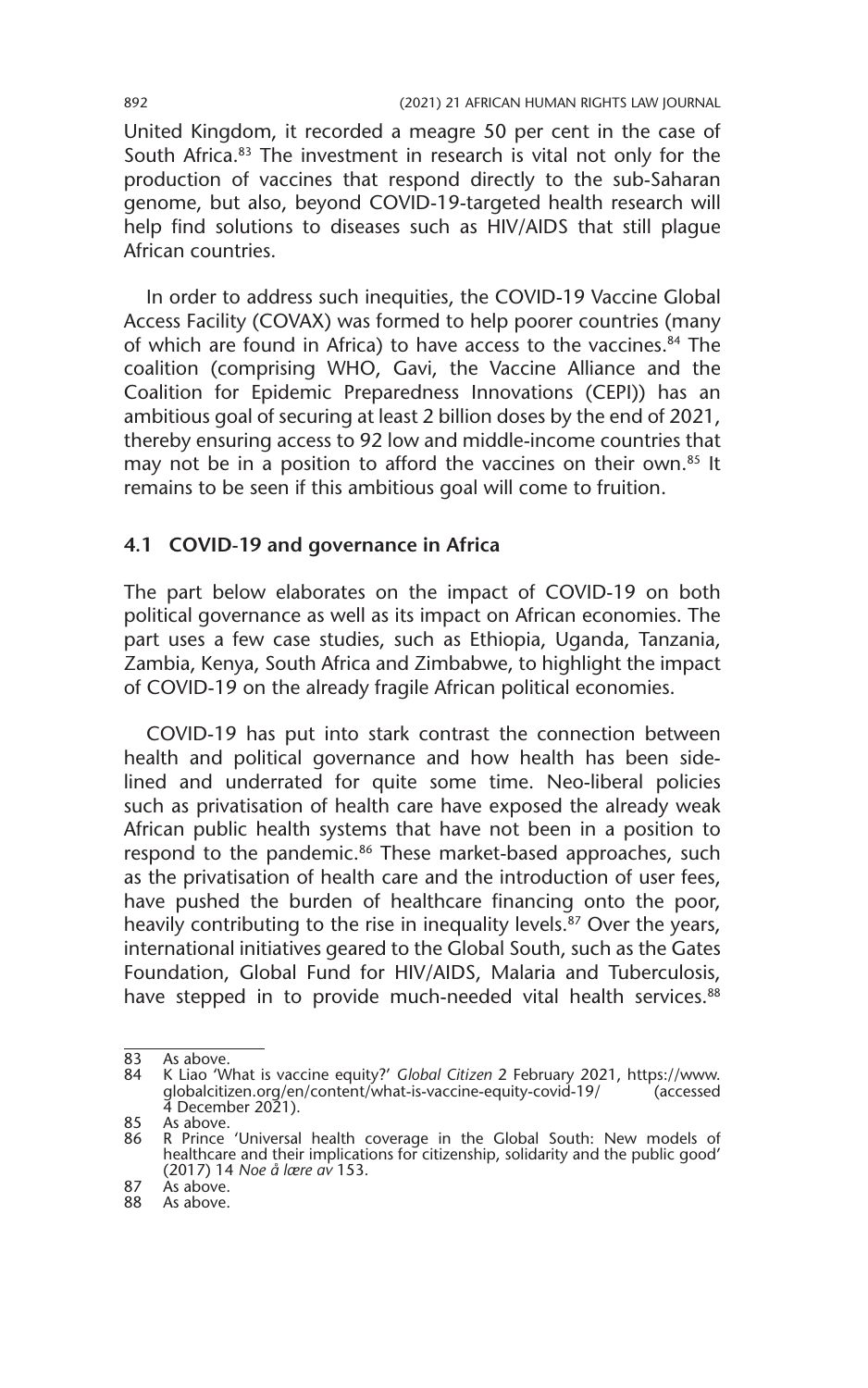Despite their success, these initiatives have been critiqued for sidestepping government healthcare systems and focusing on NGOs, thus organising health care in a specialised, technical, separated format rather than supporting national health systems with the aim of improving public health care.<sup>89</sup>

Furthermore, African governments over the years have grossly under-invested in health, with most falling short of the 15 per cent of their national budgets percentage pledge that they made in the 2001 Abuja Declaration.<sup>90</sup> All this meant that COVID-19 found ill-prepared health systems, which has had a ripple effect on other diseases. From an equality standpoint, Africa stands at a particular disadvantage. Unlike the high-income countries in North America, Europe and Northern Asia, most of sub-Saharan Africa already bears an infectious disease burden, namely, that of malaria, HIV and tuberculosis.<sup>91</sup> In addition, most countries have weak health systems and most of the population inhabits poor living conditions characterised by limited access to basic social amenities.

COVID-19 further exposed the already-prevailing governance challenges in fragile economies with wide-ranging consequences, including limited spaces for opposition in countries such as Uganda characterised by heavy-handed security operatives and internet shut-downs; COVID-19 denialism in countries such as Tanzania; and conflict in countries such as Ethiopia. COVID-19 corruption was also reported in countries such as Kenya and South Africa.

Approximately 10 African nations have held elections in 2021: Zambia, Uganda, Niger, DRC, Ethiopia, Benin, Chad, Cape Verde, São Tomé and Príncipe and Djibouti. Others, such as The Gambia and Libya, are preparing to hold elections in December 2021.<sup>92</sup> Elections in most of Africa have long been viewed as nothing more than ticking a box and a 'window dressing' of sorts as they are aimed at gaining or maintaining international legitimacy in order for African countries

 $\overline{89}$  As above.<br>90 M Piatti-

<sup>90</sup> M Piatti-Fünfkirchen 'What are governments spending on health in East and Southern Africa' (2018) 4 *Health Systems and Reform* 284; WHO 'The Abuja Declaration: Ten years on', https://www.who.int/healthsystems/publications/ abuja\_report\_aug\_2011.pdf (accessed 15 June 2021); J Biegon '19 years ago today, African countries vowed to spend 15% on health' *African Arguments*  27 April 2020, https://africanarguments.org/2020/04/19-years-africa-15 health-abuja-declaration/ (accessed 15 June 2021).

<sup>91</sup> E Shadmi et al 'Health, equity and COVID-19: Global perspectives' (2020) 19

*International Journal for Equity in Health* 6. 92 J Siege & C Cook 'Taking stock of Africa's 2021 elections' Africa Centre for Strategic Studies, 9 February 2021, https://africacenter.org/spotlight/2021 elections/ (accessed 15 June 2021); Electoral Institute for Sustainable Democracy in Africa '2021 African election calendar', updated December 2021, https:// www.eisa.org/calendar.php (accessed 15 June 2021).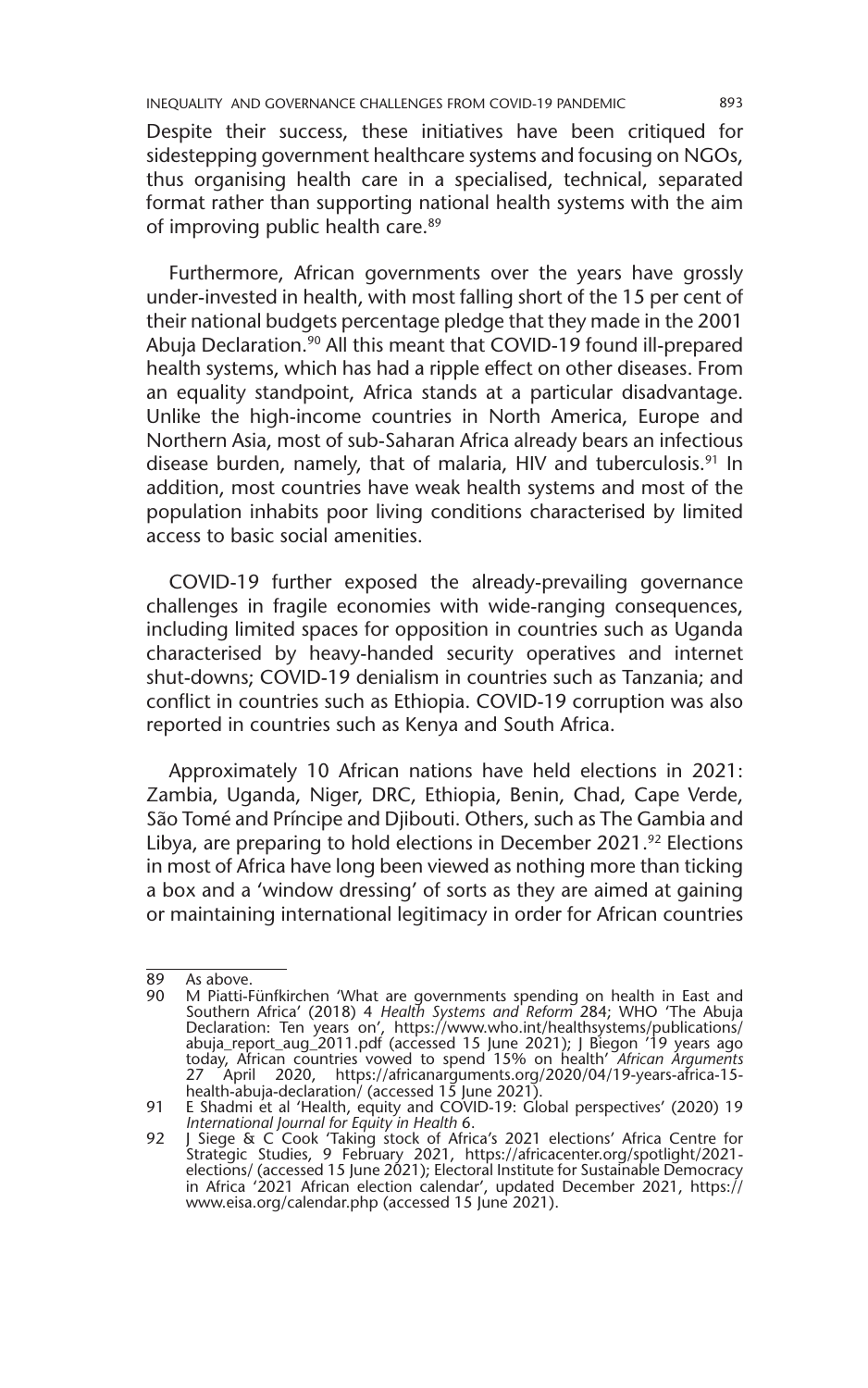to continue receiving financial aid and other forms of assistance.<sup>93</sup> COVID-19 further exacerbated the already fragile political situation in most countries.

In Ethiopia elections which were slated to be held in 2020 were postponed due to COVID-19. The Tigray People's Liberation Front (TPLF) opposed this move claiming that it was an unconstitutional extension of President Abiy's presidential term.<sup>94</sup> The TPLF decided to hold its own elections that were declared invalid by the Abiy government, sparking what has been referred to as an interstate war between the TPLF and the Ethiopian National Defence Forces (ENDF).95 The conflict has sparked an international outcry from NGOs, deploring the numerous violations they allege to have taken place in Tigray, Ethiopia, including violence against civilians; prevalent massacres; rape and other forms of sexual violence; arbitrary detention; the destruction of refugee camps; destroying of civilian infrastructure including hospitals, schools, businesses, and so forth.<sup>96</sup> The NGOs further claim that these violations go against humanitarian and human rights law and may amount to war crimes and crimes against humanity.<sup>97</sup> They place these abuses at the hands of all warring parties, notably, the ENDF, the TPLF, the Eritrean Defence Forces and Amra Regional Special Police.<sup>98</sup> In June 2021 human rights NGOs urged the UN Human Rights Council to adopt a resolution at its 47th session on the ongoing human rights crisis in Tigray, Ethiopia.99

In the lead-up to the January 2021 Uganda elections, the opposition alleged that President Yoweri Museveni's government was exploiting COVID-19 Standard Operating Procedures to infringe on their freedom of assembly, association and free speech.<sup>100</sup> The

<sup>93</sup> B Mesfin 'Democracy, elections and political parties: A conceptual overview with a special emphasis on Africa' *ISS Paper* July 2008 166.

<sup>94</sup> 'Explainer: What is happening in Ethiopia's Tigray region' *Al Jazeera* 6 November 2020, https://www.aljazeera.com/news/2020/11/6/explainer-what-ishappening-in-ethiopias-tigray-region (accessed 15 June 2021).

<sup>95</sup> S Neuman, '9 things to know about the unfolding crisis in Ethiopia's Tigray region' *NPR* 5 March 2021, https://www.npr.org/2021/03/05/973624991/9 things-to-know-about-the-unfolding-crisis-in-ethiopias-tigray-region (accessed 15 June 2021).

<sup>96</sup> Human Rights Watch 'NGOs call for UN Human Rights Council Resolution on Tigray' 14 June 2021, https://www.hrw.org/news/2021/06/11/ngos-call-unhuman-rights-council-resolution-tigray (accessed 15 June 2021).

<sup>97</sup> As above.<br>98 As above.

As above.

<sup>99</sup> As above. 100 M Ndifuna 'Uganda cannot hold free and fair elections under the selective and opportunistic COVID-19 lockdown measures' Maverick *Citizen* 5 January 2021, https://www.dailymaverick.co.za/article/2021-01-05-uganda-cannot-hold-freeand-fair-elections-under-the-selective-and-opportunistic-covid-19-lockdownmeasures/ (accessed 15 June 2021).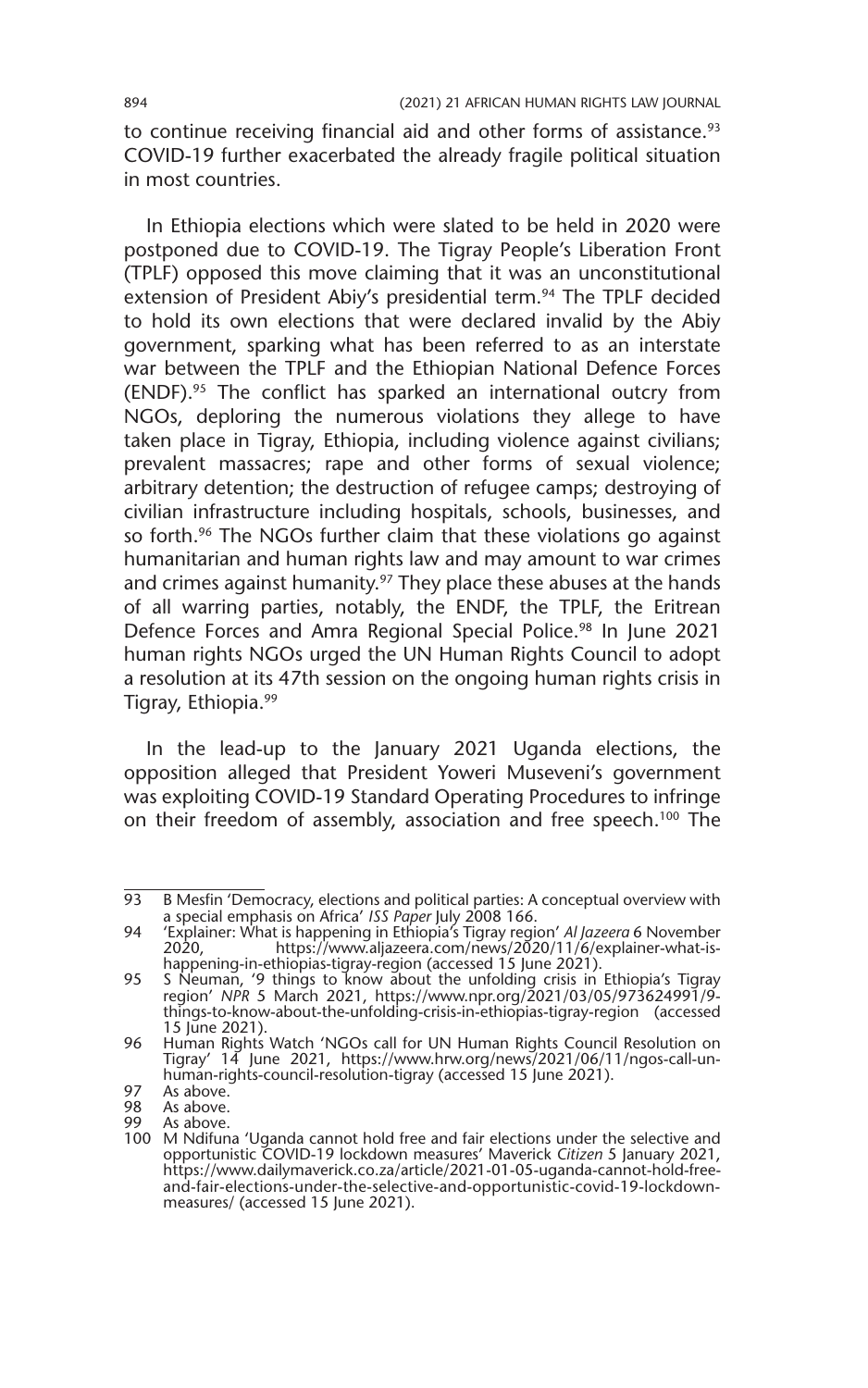government was reportedly using public health guidelines and COVID-19 standard operating procedures (SOPs) to break up opposition public gatherings while those of the National Resistance Movement (NRM) were disregarded.<sup>101</sup> In November 2020 the opposition candidate, Bobi Wine, was arrested for allegedly flouting COVID-19 guidelines related to mobilising large crowds, which led to public protests demanding his release.<sup>102</sup> These protests were met with the use of live bullets and teargas by the security agencies, leading to the death of over 50 Ugandans and injuries to hundreds more.<sup>103</sup> On the eve of the elections, which saw the incumbent President Yoweri Museveni win a sixth consecutive term, there was a country-wide internet shut-down that lasted for about five days, a further infringement on people's freedom of communication, access to vital services during COVID-19 and directly affecting businesses that rely on the internet.<sup>104</sup>

The most outstanding feature of Tanzania, in response to the pandemic, has been referred to as 'COVID denialism'.105 In June 2020 then President John Magufuli put an end to the release of COVID-19 data (at the time 509 cases and 21 deaths had been reported) claiming that it was causing public panic.106 He subsequently declared Tanzania COVID-free, claiming that prayers had saved the country.107 This was so, despite reported deaths of doctors, lawyers, priests, nuns, citizens, throughout the country with COVID-like symptoms such as difficulty in breathing which were attributed to asthma, pneumonia or heart disease.<sup>108</sup> Journalists who reported about COVID-19 were censored, and in July 2020 regulations were introduced aimed at controlling COVID-related information with a possible fine or imprisonment as a penalty for those that broke the regulation.109 The President further cast doubt on COVID vaccines

103 As above.

<sup>101</sup> As above.

<sup>102</sup> J Ibrahim 'Insecurity and COVID-19: Threats to electoral democracy in Africa' *Mail and Guardian* 14 April 2021, https://mg.co.za/africa/2021-04-14-insecurityand-covid-19-threats-to-electoral-democracy-in-africa/ (accessed 15 June 2021); 'Uganda: Authorities weaponise COVID-19 for repression' *Human Rights Watch* 20 November 2020, https://www.hrw.org/news/2020/11/20/ugandaauthorities-weaponize-covid-19-repression (accessed 15 June 2021).

<sup>104</sup> 'Statement: Internet shutdowns in Uganda erode citizens' enjoyment of basic human rights' *Global Network Initiative* 5 February 2021, https:// globalnetworkinitiative.org/concerns-internet-shutdowns-uganda/ (accessed 15 June 2021).

<sup>105</sup> S Buguzi 'COVID-19: Counting the cost of denial in Tanzania' *(*2021) 373 *BMJ Feature* 1-2.

<sup>106</sup> 'Corona virus: John Magufuli declares Tanzania free of COVID-19' *BBC* 8 June 2020, https://www.bbc.com/news/world-africa-52966016 (accessed 15 June 2021).

<sup>107</sup> As above.

<sup>108</sup> Buguzi (n 105).

<sup>109</sup> As above.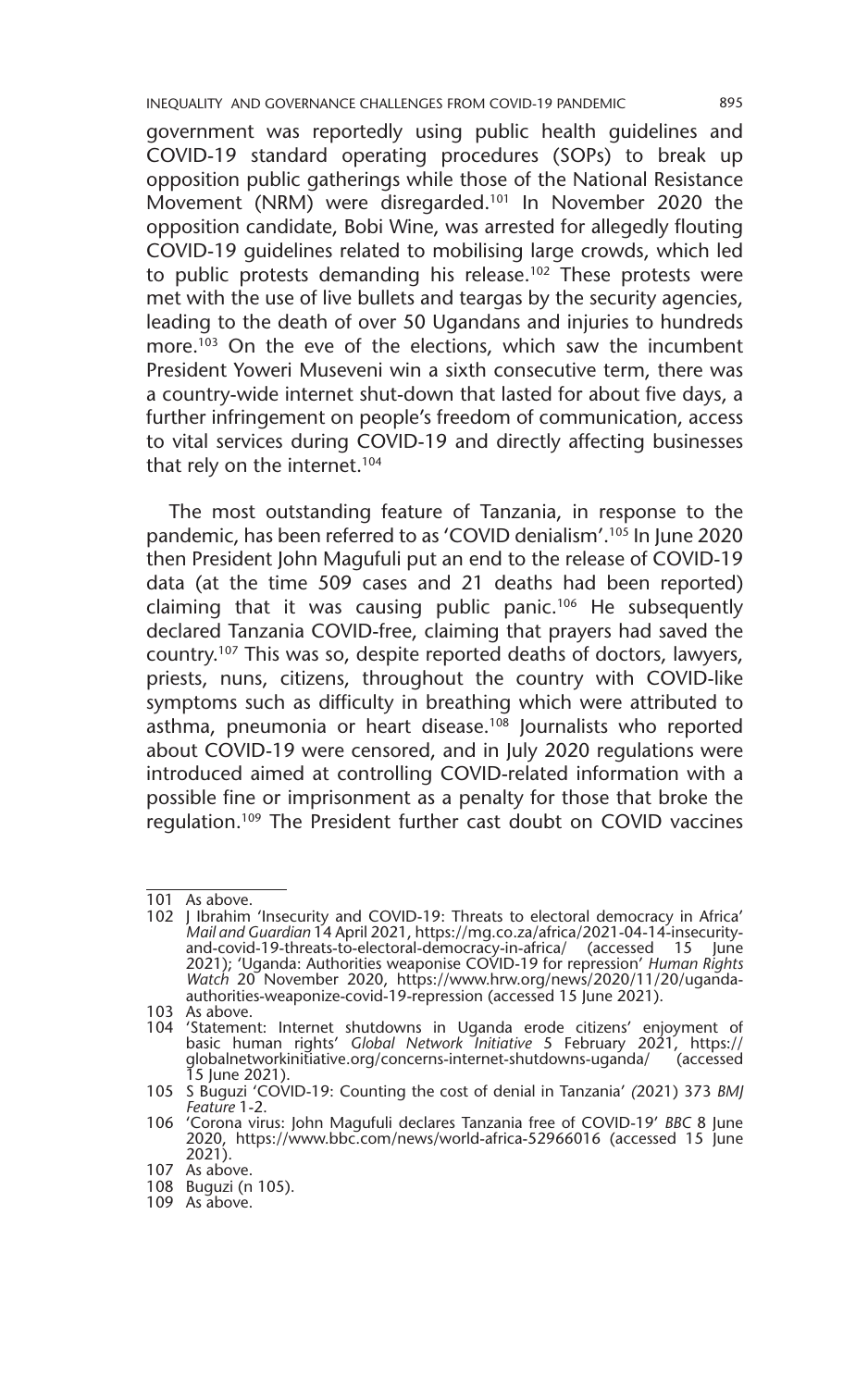with the claim that very little effort had been taken to put an end to other diseases that ravage Africa, such as tuberculosis, HIV and malaria.<sup>110</sup>

Ironically, on 17 March the President passed away, reportedly of heart disease.111 The Vice-President turned President Samia Suluhu Hassan changed the tune of 'COVID denial' by forming a special committee of health experts to advise and give recommendations on the way forward.112 The committee came up with a series of recommendations, including an overhaul of the country's COVID approach from one of denial, providing information on COVID-19; strengthening interventions throughout the country to prevent the third wave; allowing the use of vaccines listed by WHO; and joining the global COVAX initiative aimed at ensuring access to vaccines to low and middle-income countries.<sup>113</sup> On 12 June 2021 Tanzania submitted a request to the COVAX Programme and in July the Prime Minister announced that the nation had started receiving vaccines, with the first shipment of Johnson and Johnson having been delivered by the US government.<sup>114</sup> Furthermore, COVID-19 statistics, which had not been shared during President Magufuli's presidency, were now routinely collected and publicly shared.115 Despite these positive developments, public health officials shared that it would be an uphill task to change peoples' perceptions on the vaccines after many months of denial and misinformation about the virus.<sup>116</sup>

The illustrations above have demonstrated how COVID-19 has worsened the already precarious political situations in various African countries. It has demonstrated how countries that held elections

<sup>110</sup> M Odour 'Tanzania still in denial about COVID-19 existence despite surge in cases' *Africa News* 18 February 2021, https://www.africanews.com/2021/02/18/ tanzania-still-in-denial-about-covid-19-existance-despite-surge-in-cases// (accessed 15 June 2021).

<sup>111</sup> 'Tanzania President John Magufuli dies at 61' *Aljazeera* 17 March 2021, https:// www.aljazeera.com/news/2021/3/17/tanzanian-president-john-magufuli-isdead-vp (accessed 15 June 2021).

<sup>112</sup> T Odula 'Tanzania new President changes policy on COVID-19, media' *AP News* 7 April 2021, https://apnews.com/article/world-news-pandemicsmedia-tanzania-coronavirus-pandemic-61073f70a505f055e60d7f6a52be67c7 (accessed 15 June 2021).

<sup>113</sup> T Odula 'Tanzania experts suggest overhaul of COVID denial policy' *AP News* 18 May 2021, https://apnews.com/article/tanzania-africa-coronaviruspandemic-health-9c9c9473ce9e0e6d103f4eb1e558e20a (accessed 15 June 2021).

<sup>114</sup> S Buguzi 'Tanzania's dilemma: It's not easy to go from vaccine denier to vaccine embracer' *NPR* 28 July 2021, https://www.npr.org/sections/ goatsandsoda/2021/07/27/1021118952/tanzanias-dilemma-its-not-so-easy-to-

go-from-vaccine-denier-to-vaccine-embracer (accessed 26 November 2021). 115 AW Shimanyula 'Tanzania finally shares COVID-19 statistics' *AA Africa* 29 June 2021, https://www.aa.com.tr/en/africa/tanzania-finally-shares-covid-19-statis tics/2288326 (accessed 26 November 2021).

<sup>116</sup> Buguzi (n 114).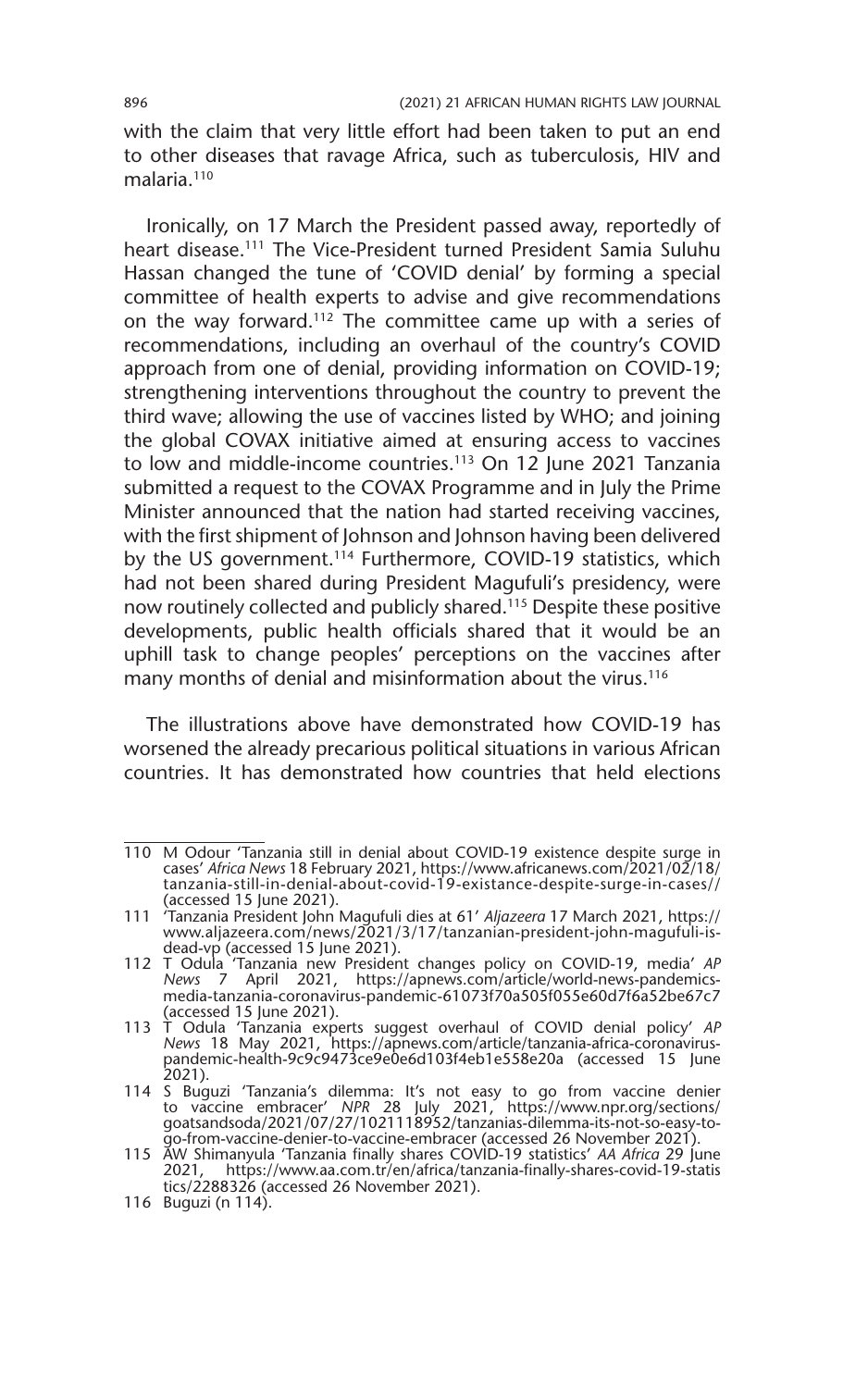INEQUALITY AND GOVERNANCE CHALLENGES FROM COVID-19 PANDEMIC 897

during the COVID period exploited COVID-19 in ways that further worsened the political environments in these contexts, at times leading to non-COVID-related deaths. Accordingly, despite the fact that various African countries were already faced with several governance challenges prior to COVID-19, the above illustrations demonstrate that the pandemic was exploited by political leadership in ways that further aggravated these challenges. It is thus recommended that political leadership should refrain from exploiting COVID-19 to curtail peoples' freedoms, liberties and rights, thus further worsening their physical, political, economic, social and cultural well-being.

#### **4.2 Economic impact of COVID-19 on Africa**

COVID-19 has created a series of economic challenges in several African countries, which have adversely affected fragile African economies.

To start with, the lockdowns that were put in place in several African countries adversely affected business activity. The COVID-19 pandemic presented challenges with which that states never before had had to grapple, and among these was the need to put in place social distancing measures to curb the rapid spread of the virus. This led to the introduction of complete or partial lockdowns around the world. As of July 2021 several African countries had lifted their declared states of emergency, with the exception of countries including Botswana, Chad, Côte d'Ivoire, Eswatini, Guinea and Lesotho. Other counties, such as South Africa, Angola and Zimbabwe, maintained national states of disaster or calamity, while countries such as Uganda retained partial lockdowns.<sup>117</sup> From a human rights perspective, any state that limits rights such as the right to movement on grounds of national security should do so with due regard of the law, should consider the least restrictive alternative, put into consideration the general welfare of society, be of limited duration and be open to review.118

States of emergency pose a potential risk as they can be a breeding ground for the abuse of power through the suppression of opposition, thus solidifying autocratic rule, encroaching on

<sup>117</sup> 'African government's responses to COVID-19: An overview from the COVID-19 Civic Freedom Tracer' 31 July 2021, https://www.icnl.org/post/analysis/africangovernment-response-to-covid-19 (accessed 15 June 2021); 'Lockdown partially<br>lifted, but curfew still in place' *Uganda Police Force* 2 August 2021, https://<br>www.upf.go.ug/lockdown-partially-lifted-but-curfew-still-in-plac 4 December 2021).

<sup>118</sup> International Covenant on Civil and Political Rights, 1966, art 4(1), General Comment 14 (n 11).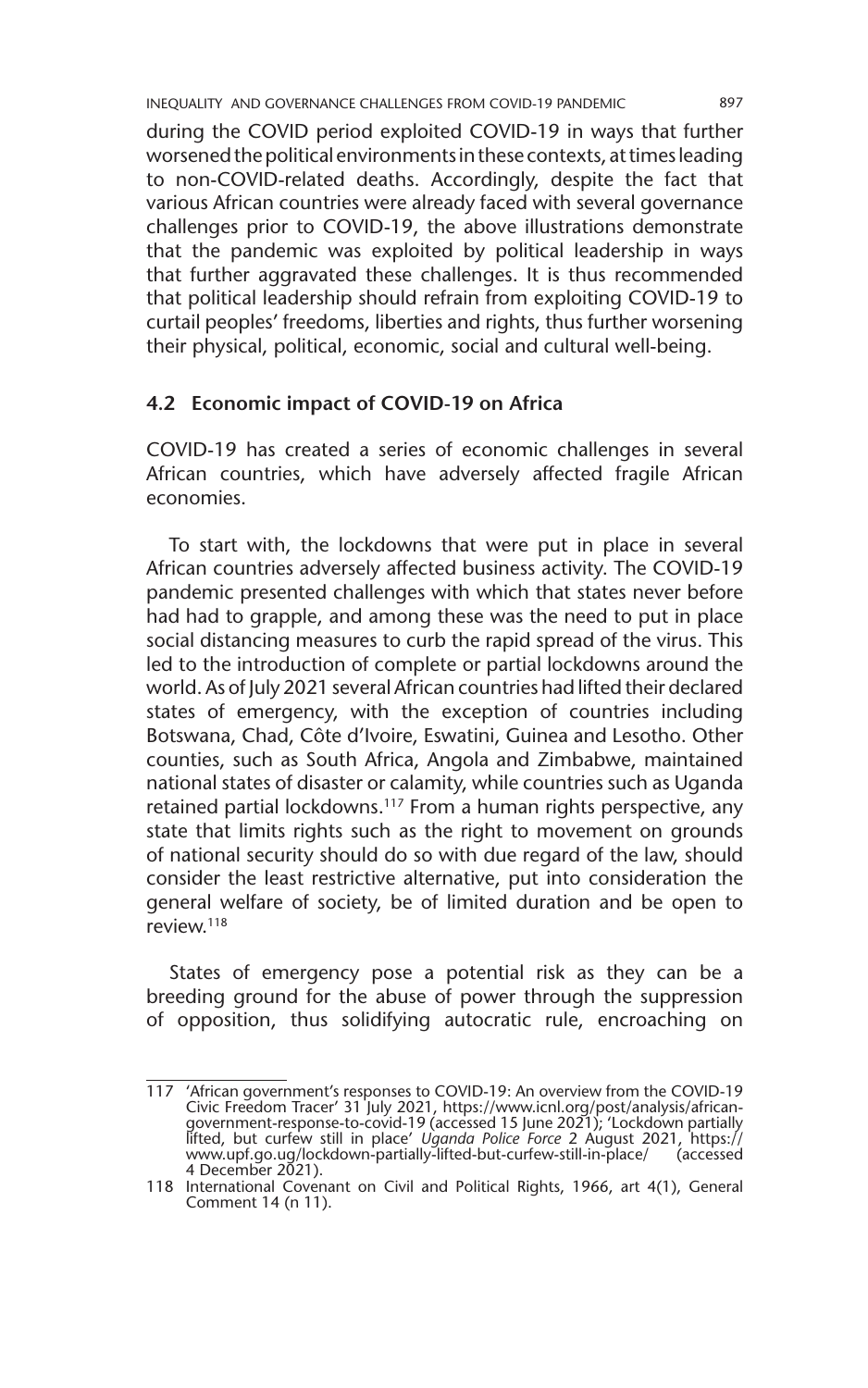privacy, freedom of assembly and movement.<sup>119</sup> Thus, they need to be monitored very closely and on an ongoing basis. In the case of Africa, a series of rights were directly affected by the 'lockdowns', the consequences of which have carried on with the continued partial closure of some countries. Over 85 per cent of the population in sub-Saharan Africa is dependent on the informal sector.<sup>120</sup> Individuals and families are dependent on daily income for their survival and most have no form of social protection. Therefore, lockdowns, which led to the closure of small businesses such as open markets, street vendors, transportation (motor vehicle, motorcycles, bicycles), agriculture and small-scale retailers, exposed families and individuals to massive economic hardships. For example, the closure of mines, restaurants and bars in Zambia forced many people to lose their informal employment without any form of compensation.<sup>121</sup>

Forcing people to stay at home thus directly affects people's livelihoods leading to increased food insecurity and other indirect consequences that were reported, such as an increase in sexual and gender-based violence.<sup>122</sup> Ultimately, the lockdowns drove up unemployment rates thus adversely affecting fragile African economies. Furthermore, the right to health itself was affected as a result of an obsession with the COVID-19 pandemic to the detriment of other health challenges that remain prevalent in African economies, such as malaria, HIV, tuberculosis, maternity health care, and other non-communicable diseases.123

Additionally, various African countries were already in dire situations, but COVID-19 worsened the situation especially with regard to debt management. Even before the COVID-19 pandemic, several African countries were said to be grappling with debt which is said to have risen by 60 per cent of gross domestic product (GDP) by 2019. It is estimated that prior to COVID-19, eight African

<sup>119</sup> S Mollory 'Human Rights in Africa in the context of COVID-19' *International Journal of Constitutional Law* blog 1 May 2020, http://www.iconnectblog. com/2020/05/human-rights-in-africa-in-the-context-of-covid-19/ 15 June 2021).

<sup>120</sup> E Shadmi et al 'Health equity and COVID-19: Global perspectives' (2020) 19 *International Journal for Equity in Health* 6.

<sup>121</sup> As above.

<sup>122</sup> 'Southern Africa: Homes become dangerous place for women and girls during COVID-19 lockdown' *Amnesty International* 9 February 2021, https:// www.amnesty.org/en/latest/news/2021/02/southern-africa-homes-becomedangerous-place-for-women-and-girls-during-covid19-lockdown/ (accessed

<sup>15</sup> June 2021). 123 K Hoffman & S Habhi 'The unanticipated costs of COVID-19 to South Africa's disease burden' (2020) 110 *South Africa Medical Journal* 698-699; AB Hogan 'Potential impact of COVID-19 pandemic in HIV, tuberculosis, and malaria in low-income and middle-income countries: A modelling study' (2020) 8 *Lancet Global Health* e1132.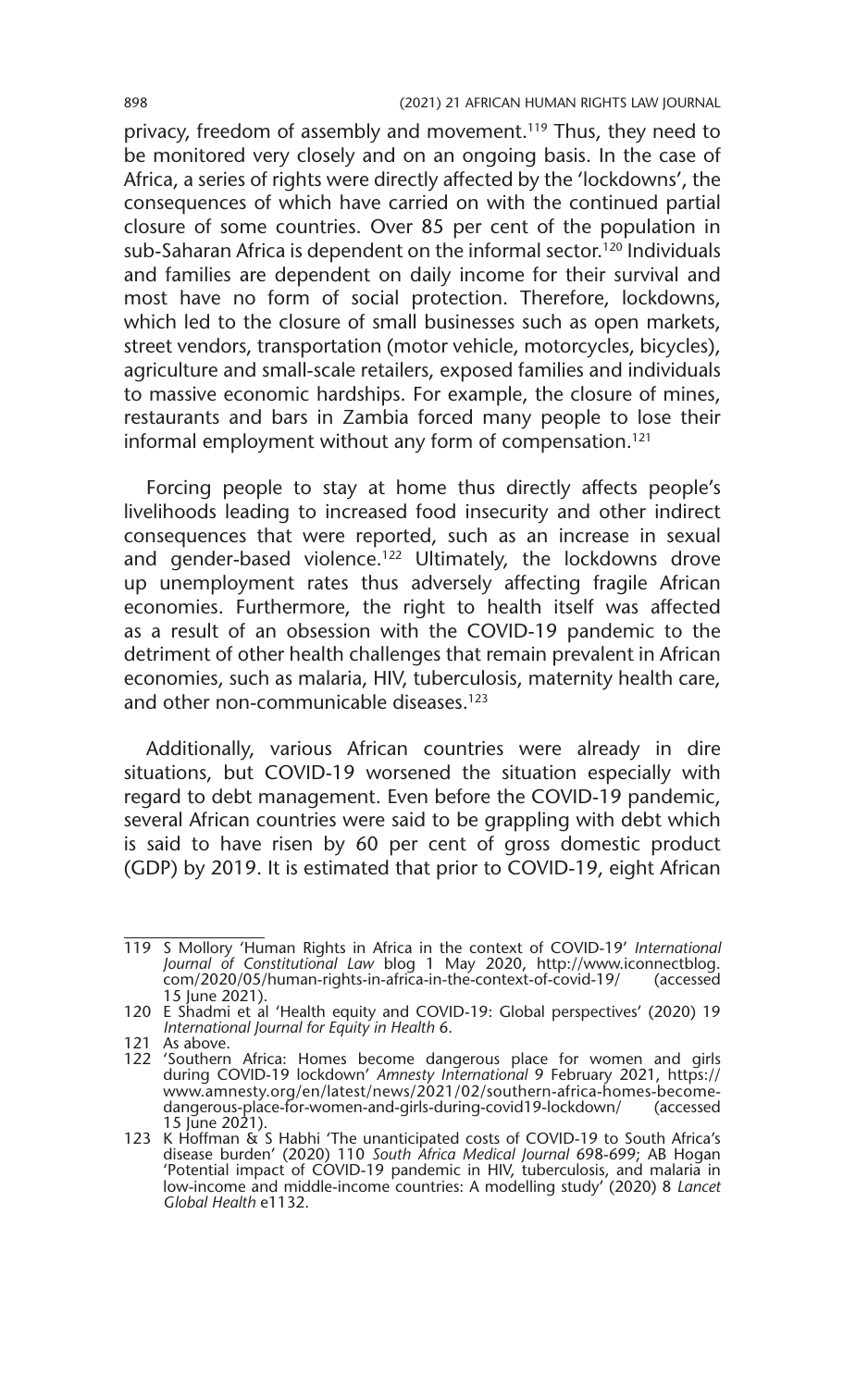INEQUALITY AND GOVERNANCE CHALLENGES FROM COVID-19 PANDEMIC 899

countries already were in debt distress, 13 faced a high risk of debt distress and 14 were at moderate risk.<sup>124</sup> This was attributed to heavy borrowing during the credit boom period, mostly geared towards financing ambitious infrastructure projects with some going beyond cheaper sources of lending from institutions such as the World Bank to more non-concessional lenders.<sup>125</sup> The pandemic has worsened matters with the African Development Bank (AfDB) predicting that the already high debt to GDP ratios are likely to rise by 10 per cent in 2020/2021.126

It has been estimated that Africa's growth which stood at 3,9 per cent in 2020 may drop to 0,4 per cent in the best and -3,9 per cent in the worst case scenario.<sup>127</sup> Particularly in sub-Saharan Africa it is estimated that it may fall between -2 and -5 per cent compared to 2,4 per cent in 2019.<sup>128</sup> The measures that have been put in place to curb the spread of COVID-19, including travel bans, social distancing, lockdowns and the closure of borders have substantially affected African economies leading to the reduction of the demand in oil, and a substantial reduction in the importation of Chinese goods.<sup>129</sup> It has increased inflation in the market, led to a reduction in mining thus affecting the mining industry, a substantial reduction in tourism activity, a reduction of investors leading to lower revenues, in turn lowering the tax rates thus affecting the overall revenue in African countries.130

Government debt as a share of GDP has grown steadily in sub-Saharan Africa from 31,7 per cent between 2010 and 2015 to 50,4 per cent in 2020 with countries such as Angola, Mozambique and Cape Verde recording staggering debt levels of 90, 106,8 and 118,9 per cent of GDP respectively.<sup>131</sup> It is estimated that 64 countries globally spend more on repaying public debt as opposed to investing in public health.<sup>132</sup> An example is The Gambia which spends nine times more on external debt repayment compared to

<sup>124</sup> P Fabricius 'How to get Africa out of debt' *Policy Briefing* 224 November 2020, South African Institute of International Affairs.

<sup>125</sup> As above.

<sup>126</sup> As above. 127 Lone & Ahmad (n 78) 1304.

<sup>128</sup> As above.

<sup>129</sup> As above.

<sup>130</sup> As above.

<sup>131</sup> COA Ekeruche 'The case for debt relief in Africa amid COVID-19' *AfricaPortal*  14 April 2020, https://www.africaportal.org/features/case-debt-relief-africa-amid-covid-19/ (accessed 15 June 2021). 132 E Ikouria 'The G20's promise of a debt freeze is not enough for Africa to

combat the COVID-19 crisis' *Euronews* 20 April 2020, https://www.euronews. com/2020/04/20/g20-s-promise-of-a-debt-freeze-is-not-enough-for-africa-tocombat-the-covid-19-crisis-view (accessed 15 June 2021).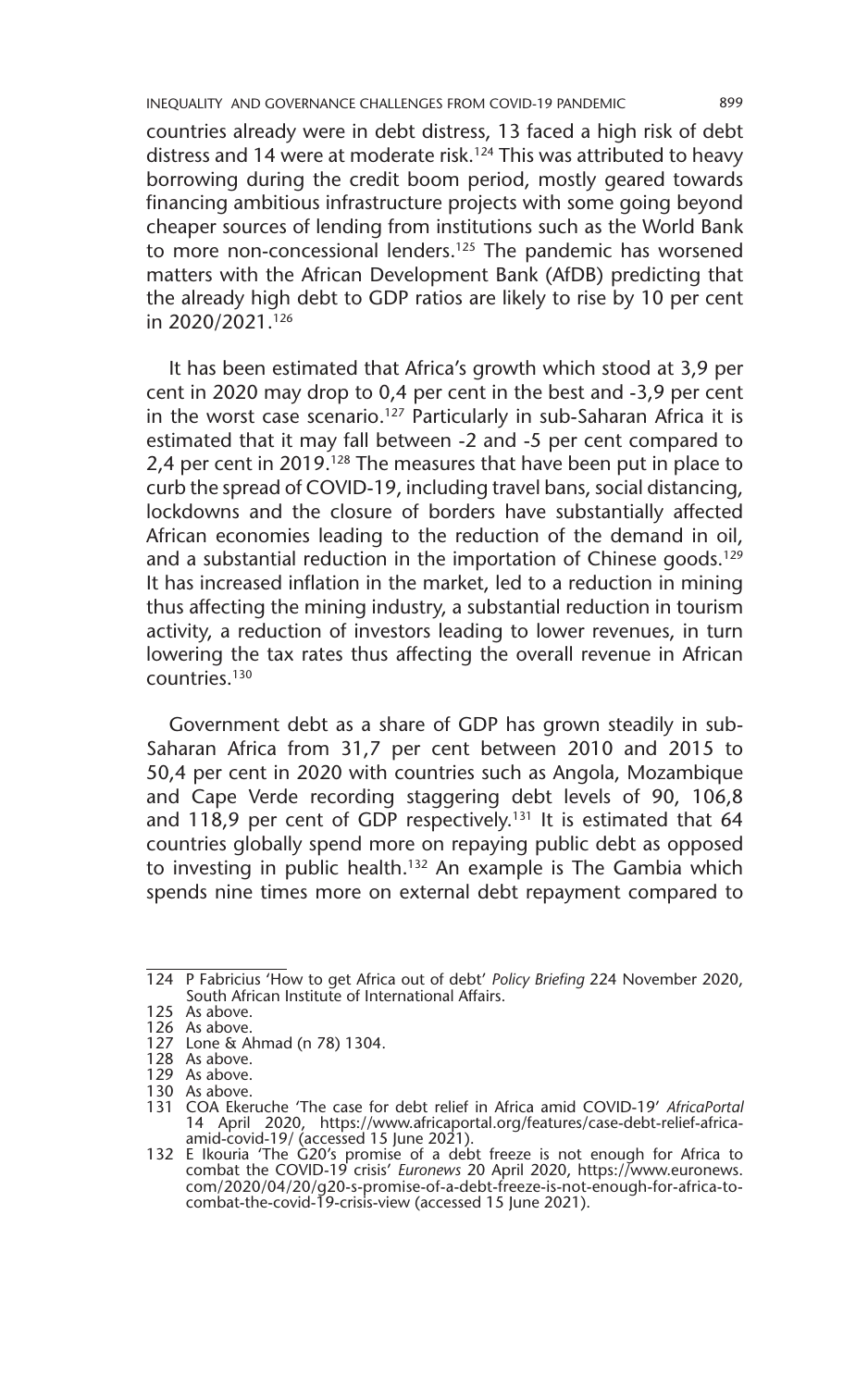its annual health budget. $133$  In the same way, countries such as the DRC and Angola spend six times more on external debt repayments than their annual health budgets.<sup>134</sup> There is also the issue of whether these resources are put to the best use as corruption and a lack of accountability further hinder the effective utilisation of such resources as well as ensuring that they go to those who need them the most. This ultimately hinders the development of most of sub-Saharan Africa thus perpetuating inequality between Africa and the rest of the world.

At the country level, in the midst of the pandemic a series of African countries have admitted to a failure to meet their debt repayments with some declaring bankruptcy. One such country is Uganda which reported that it was most likely to approach creditors such as China or the World Bank in a bid to negotiate the suspension of loan repayments for at least two years.135 Uganda's debt has increased to a whopping 35 per cent (\$18 billion) which it attributes to the huge amounts of credit that Uganda had amassed from the International Monetary Fund (IMF), the World Bank and other creditors in 2020 in response to the economic crisis brought about by the COVID-19 pandemic. In addition to the pandemic, Uganda has massively expanded its borrowing over the last decade mostly from China as it undertook ambitious infrastructural developments including power plants, airports and roads.136 This wiped out the country's good debt record that had been aided by debt cancellation programmes by the World Bank and the IMF for poor and highly-indebted countries.

The Finance Minister warned that by June 2021 the country's debt load could surpass the 50 per cent GDP mark and by July, Uganda would use 20 per cent of its domestic tax revenue to repay the debts, something that was not sustainable as it was severely affecting the country's public resources.137 Ironically, Uganda's economy which is said to have contracted by 1,1 per cent in 2020 is estimated to expand by 3,1 per cent in 2021 due to the prioritisation of agricultural production and an increase in industrial activity. Even worse is the fact that Uganda is in the midst of negotiations for a Chinese loan

133 As above.

<sup>134</sup> As above.

<sup>135</sup> E Biryabarema 'Uganda says may approach creditors for suspension of debt repayments' *Reuters* 26 April 2021, https://www.reuters.com/ world/africa/uganda-says-may-approach-creditors-suspension-debt-repa

yments-2021-04-26/ (accessed 15 June 2021). 136 F Draku 'Each Ugandan now owes Shs 1,5m as national debt hits Shs 65t' *Daily Monitor* 26 April 2021, https://www.monitor.co.ug/uganda/news/national/ each-ugandan-now-owes-shs1-5m-as-national-debt-hits-shs65t-3376968 (accessed 15 June 2021).

<sup>137</sup> Biryabarema (n 135).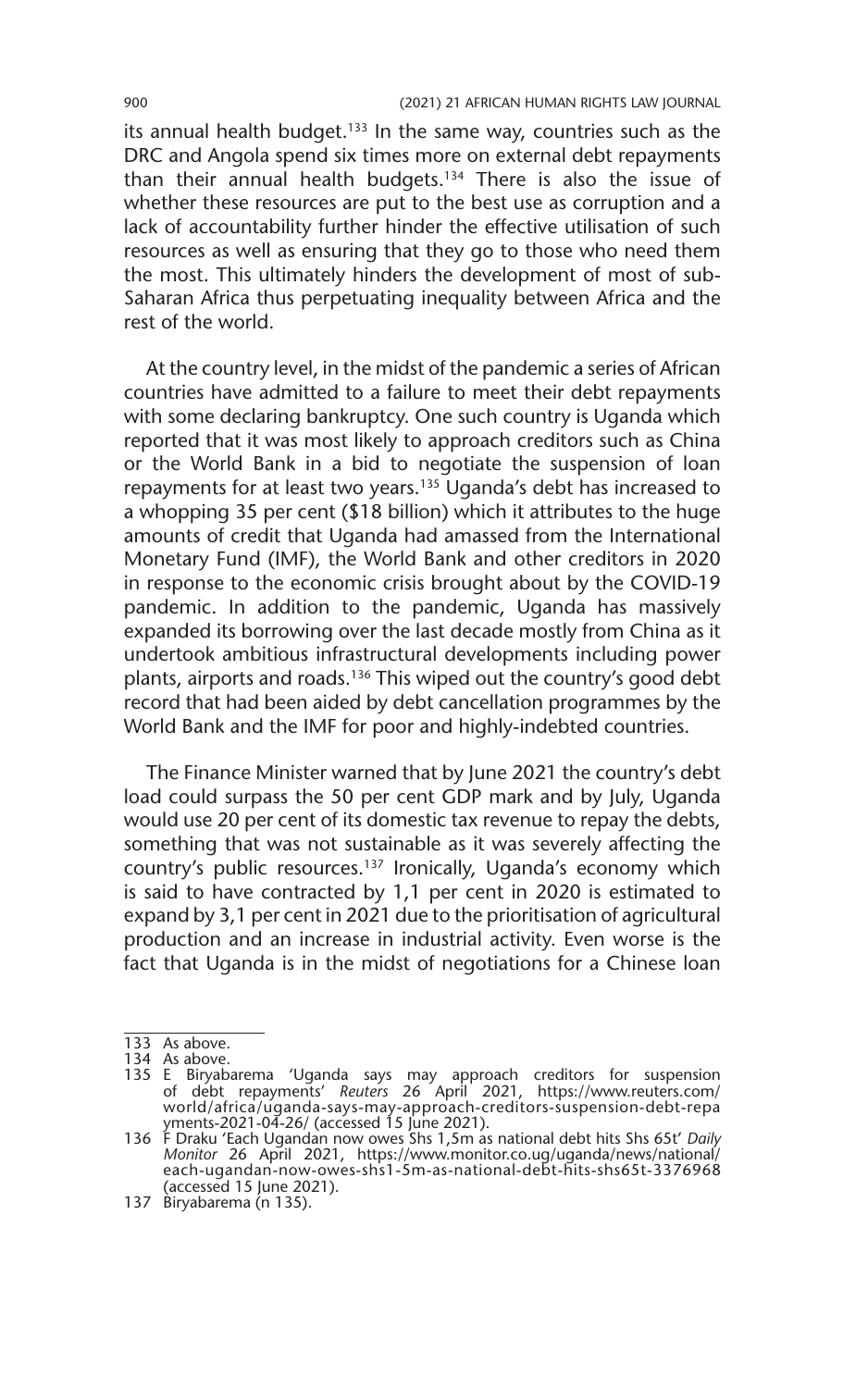to the tune of \$2,2 billion to move forward with a railway project. China, on the other hand, is insisting that Uganda should utilise revenues from the sale of crude oil to finance the loan, a stipulation that Uganda finds very stifling and is refusing to agree to. $138$ 

Zambia is another country that was already faced with a debt problem which has escalated into a crisis. In November 2020 Zambia defaulted on a Eurobond repayment valued at \$42,5 million.<sup>139</sup> It was further estimated that Zambia's external debt repayments had increased from 4 per cent of government revenue in 2014 to an estimated 33 per cent in 2021. This is worsened by high interest loans given by private lenders who often aim to make a high profit.<sup>140</sup> These private lenders, who are estimated to gain 75 to 250 per cent profit from the debt, were exempted from the Debt Service Suspension Initiative which was announced by G20 countries in 2020, declaring that some bilateral debt would be suspended.141 By the end of 2020 Zambia's inflation rate had reached 17,4 per cent. The currency had greatly depreciated leading to increasing poverty levels which have been worsened by the closure of businesses in the informal sector in order to curb the spread of COVID-19.142 Around June 2021 Zambia was gearing up for talks with the IMF in the hope of receiving a bailout loan. Economists predicted that the IMF would agree to no deal until after the presidential elections slated to take place in August 2021.143

While Zimbabwe's economic crisis has been ongoing for years, it hit an all-time low in 2020 with the onset of the COVID-19 pandemic. The country faced hyper-inflation with figures reaching 1 000 per cent. The pandemic has seen great losses to the tourism sector with few or no tourists. The lockdown also temporarily shut down the informal sector, massively affecting livelihoods that were already living in precarious conditions.<sup>144</sup>

<sup>138</sup> As above.

<sup>139</sup> K Hairsine 'Zambia braces for IMF crunch talks' *DW* 8 February 2021, https:// www.dw.com/en/zambia-braces-for-imf-crunch-talks/a-56496748 15 June 2021).

<sup>140</sup> V Minisini 'Could Zambia's debt default signal a domino effect on the African continent?' *Global Risk Insights* 19 March 2021, https://globalriskinsights. com/2021/03/could-zambias-debt-default-signal-a-domino-effect-on-theafrican-continent/ (accessed 15 June 2021).

<sup>141</sup> As above.

<sup>142</sup> As above. 143 Hairsine (n 139).

<sup>144</sup> 'Zimbabwe's worst economic crisis in more than a decade' *The Economist* 9 July 2020, https://www.economist.com/middle-east-and-africa/2020/07/09/ zimbabwes-worst-economic-crisis-in-more-than-a-decade (accessed 15 June 2021).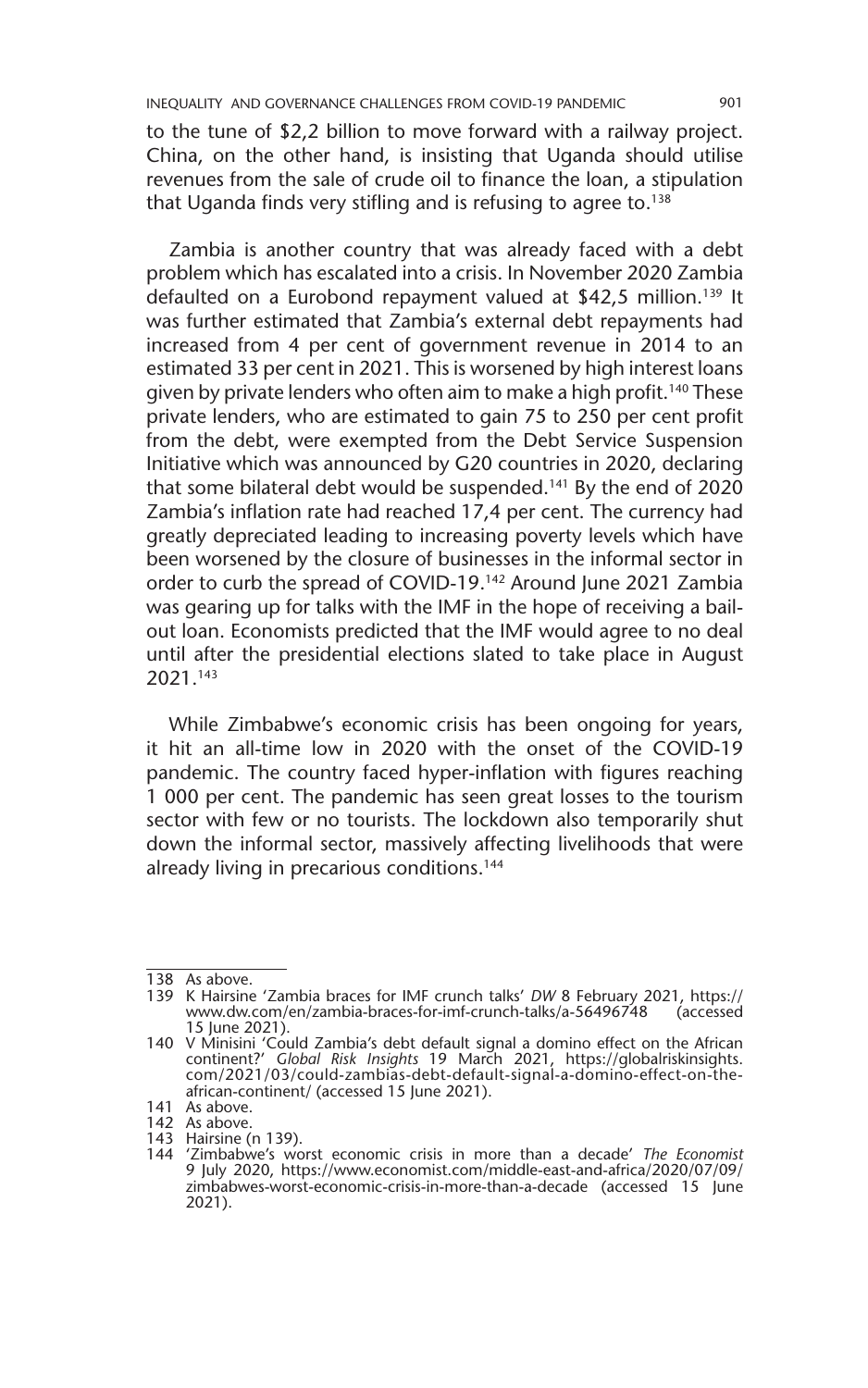In order to contribute to addressing the economic challenges of African countries as a result of COVID-19, the IMF established a US \$1 trillion lending programme coupled with US \$20 billion from the World Bank as well as other development partners, geared towards assisting African countries to respond to the pandemic.<sup>145</sup> At the country level, the IMF approved a series of loans geared towards addressing the impact of COVID-19 in various countries, such as a loan of US \$491,5 million to Uganda.<sup>146</sup> The IMF executive board also approved US \$4,3 billion in the form of emergency support to South Africa to respond to the COVID-19 pandemic.<sup>147</sup>

Furthermore, G20 countries and Paris Club formed the Debt Service Suspension Initiative (DSSI) which agreed to suspend poor countries' debt repayments for a year with the aim of freeing up approximately US \$20 billion to be spent in responding to the COVID-19 pandemic.148 However, it was emphasised that the debt freeze was not to be interpreted as a debt cancellation as it only applied to debt servicing payments to governments and did not absolve them for paying the debts. The issue here is whether these countries will be able to repay this debt after the debt freeze, owing to the vast negative impact of the COVID-19 virus on economies that already were economically weak prior to the pandemic. At the time some argued that a one-year debt freeze was an insufficient time frame for African countries to come back from the economic consequences of the virus and that a two-year time frame would have made more sense.<sup>149</sup> It is doubtful whether more time would make more of a difference in turning around the dire debt situation in most African countries.

The DSSI has further faced a series of challenges including the refusal of key stake holders to participate in the initiative, including some of the eligible countries such as Kenya, Rwanda and Ghana, which fear that their participation would lead to being downgraded by credit-rating agencies.<sup>150</sup> Furthermore, other vital stake holders

<sup>145</sup> J Rega 'G20 freezes poor countries' debts to add \$20B for pandemic fight' *Politico* 15 April 2020, https://www.politico.eu/article/coronavirus-g20-freezespoor-countries-debts-to-add-20b-for-pandemic-fight/ (accessed 15 June 2021).

<sup>146</sup> E Biryabarema 'IMF approves \$ 491,5 million loan for Uganda to limit corona virus impact' *Reuters* 6 May 2020, https://www.reuters.com/article/us-healthcoronavirus-uganda-imf/imf-approves-491-5-mln-loan-for-uganda-to-limitcoronavirus-impact-idUSKBN22I321 (accessed 15 June 2021).

<sup>147</sup> GWS Okamoto 'IMF executive board approves us \$ 4.3 billion in emergency support to South Africa to address the COVID-19 pandemic' *International Monetary Fund 27 July 2020, https://www.imf.org/en/News/Articles/2020/07/27/pr202<br>71-south-africa-imf-executive-board-approves-us-billion-emergency-support-<br>covid-19-pandemic (accessed 15 June 2021).* 

<sup>148</sup> Rega (n 145).

<sup>149</sup> Ikouria (n 132).

<sup>150</sup> Fabricius (n 124).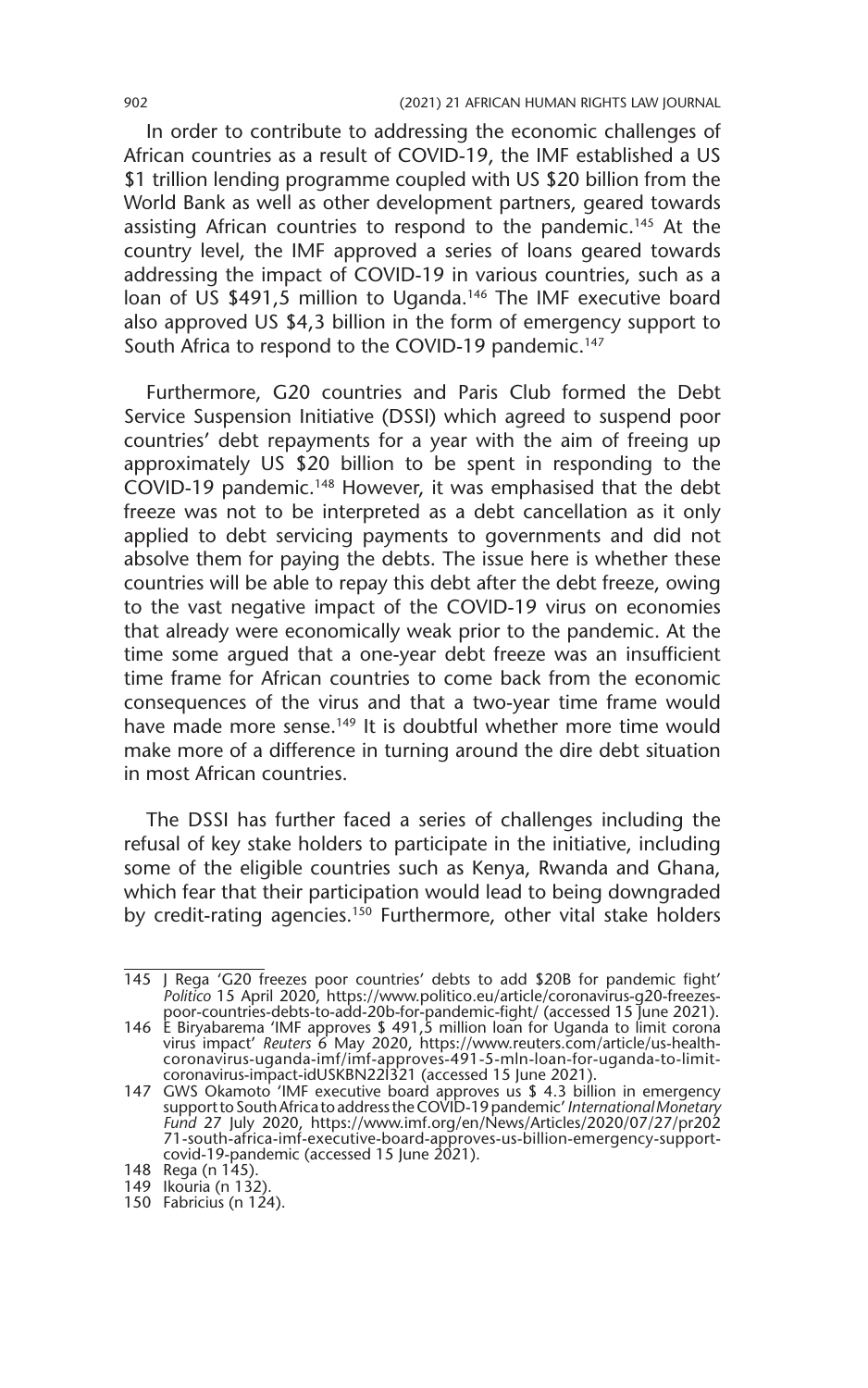INEQUALITY AND GOVERNANCE CHALLENGES FROM COVID-19 PANDEMIC 903

that actually constitute a large percentage of external debt, such as the Multilaterals, private lenders and bondholders, have also refrained from participating in the DSSI, citing fears of jeopardising their credit rates.151 For instance, multilateral development banks such as the World Bank and IMF have refrained from participating claiming that it would endanger their Triple-A plus status as the most favourable creditors, thus increasing their interest rates to the very countries they were trying to help. They thus opted for other forms of COVID-19 relief financing, some of which have been highlighted above.152

Likewise, private creditors also refrained from participating in the DSSI for fear of hurting their credit rates as well as the fear of incurring opportunity costs of not investing the money in other profitable ventures.153 This undermines the DSSI as these groups constitute the bigger percentage of creditors. In 2018 it was estimated that of the US \$278,35 billion publicly guaranteed external debt owed by the 38 DSSI-eligible African countries, 41,3 per cent was owed to multi-lateral development banks, 27,2 per cent to private creditors, 20,7 per cent% to China, and 10,7 per cent to other bilateral official creditors (governments).154

Some of the recommendations that have been forwarded to address the debt challenge are to extend the DSSI to four years; encourage private lenders and multilaterals to join even if indirectly by giving the debt service owed to them by DSSI countries in the form of grants; the UN convening a stakeholders' forum aimed at putting in place a long-term plan to monitor, restructure and, if necessary, cancel unsustainable debt but also put in place strict measures to ensure responsible borrowing and lending to avoid the vicious cycle of debt crises.155

Ultimately, the fiscal policies in Africa for the most part are unsustainable, a fact that was highlighted by the COVID-19 pandemic. The situation will not be resolved by piece-meal solutions such as debt suspension, or even the granting of more loans. Rather, it is forwarded that the fiscal policy of most countries would need to first be overhauled in order for them to put in place dynamic and contextually-grounded economic policies. Otherwise any measures

- 151 As above.
- 152 As above.
- 153 As above.
- 154 As above.
- 155 As above.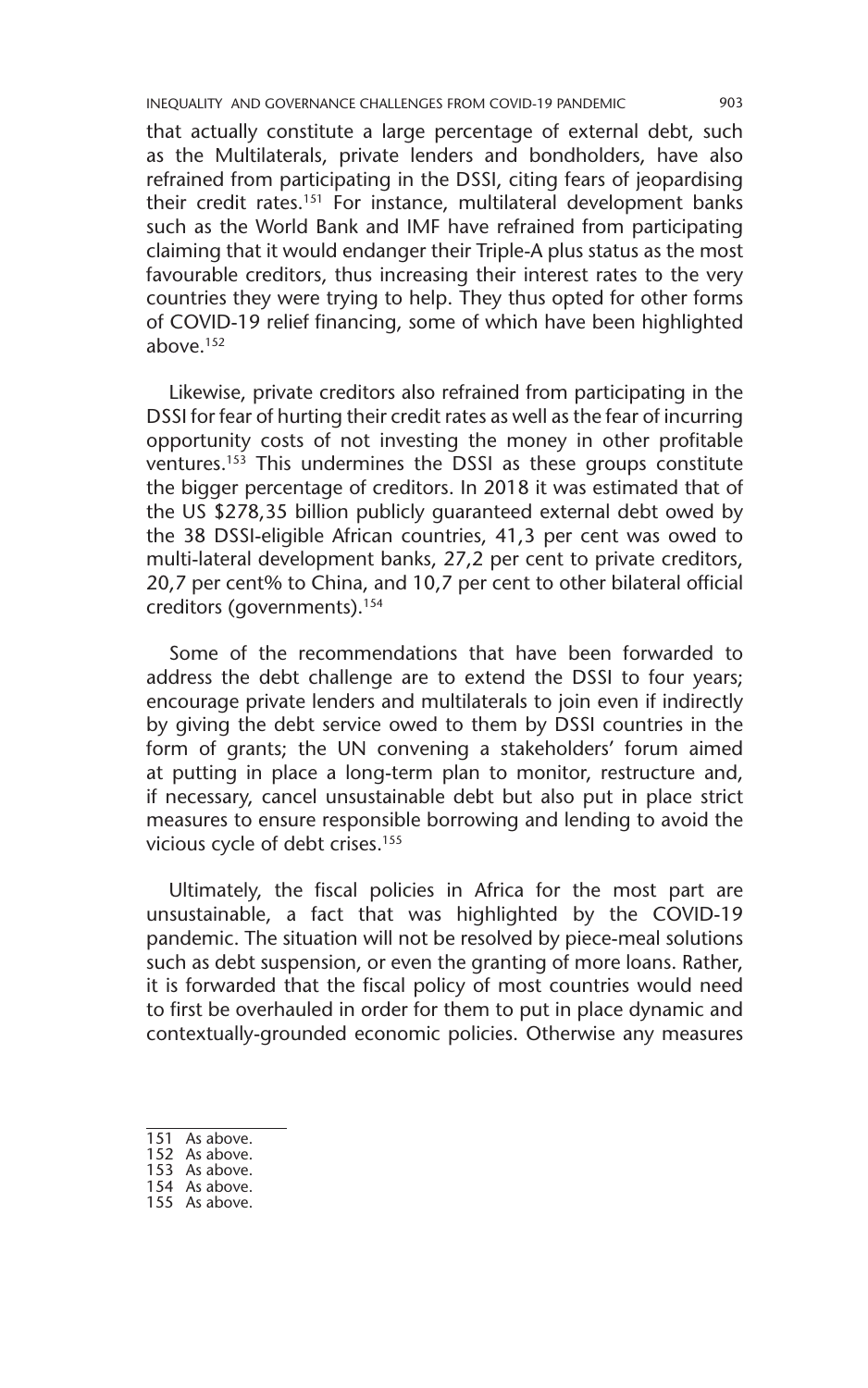adopted in economic systems that are already broken will only add onto the already burgeoning fiscal challenges.

#### **4.3 Accountability and COVID-19**

Transparency and accountability are vital for ensuring that the available resources are put to the most effective use. Cases of lack of transparency or misuse of funds impact countries' abilities to effectively respond to the COVID-19 pandemic. There have been several cases of lack of transparency and accountability in the utilisation of COVID-19 funds throughout various African countries. For example, in Uganda NGOs and citizens complained that they were not privy to the details of the Rapid Credit Facility that was set up to respond to the COVID-19 pandemic as well as the health and social protection measures that were being supported by the facility.156 This in turn hindered their effective participation in programmes aimed at curbing the pandemic.

In addition, there have been several reports of misuse or misappropriation of COVID-19 funds in countries such as South Africa and Kenya. Kenya is said to have received around US \$2 billion in the form of aid or grants to combat COVID-19.<sup>157</sup> Despite these funds coming into the country, health workers continually complained about a severe shortage in public protective equipment and poor working conditions putting their lives at risk.<sup>158</sup> Subsequently, an investigation was conducted by the Kenya Ethics and Anti-Corruption Commission (EACC) which uncovered a series of issues such as tenders allegedly being rewarded to politically-connected businesses and individuals; the inflation of prices of COVID-19 commodities; and criminal culpability by public officials in the purchase or supply of COVID-19 emergency products at Kenya Medical Supplies Authority to the tune of US \$71,96 million.<sup>159</sup>

The same applies to South Africa. At the onset of the virus, South Africa put in place a series of measures to counteract the severe impact

<sup>156</sup> 'CSOs call for transparency and accountability in the use of IMF's COVID-19 emergencies loan to ensure it benefits all Ugandans' *OXFAM* 8 May 2020, https://uganda.oxfam.org/latest/press-release/csos-call-transparency-andaccountability-use-imf%E2%80%99s-covid-19-emergency-loan (accessed 15 June 2021).

<sup>157</sup> E Igunza 'Corona virus corruption in Kenya: Officials and business people targeted' *BBC* 24 September 2020, https://www.bbc.com/news/world-africa-54278417 (accessed 30 April 2021).

<sup>158</sup> As above.

<sup>159</sup> 'Procurement corruption darkens Africa's COVID-19 fight' *SciDEV.Net* 1 March 2021, https://www.scidev.net/sub-saharan-africa/procurement-corruptiondarkens-africas-covid-19-fight/ (accessed 15 June 2021).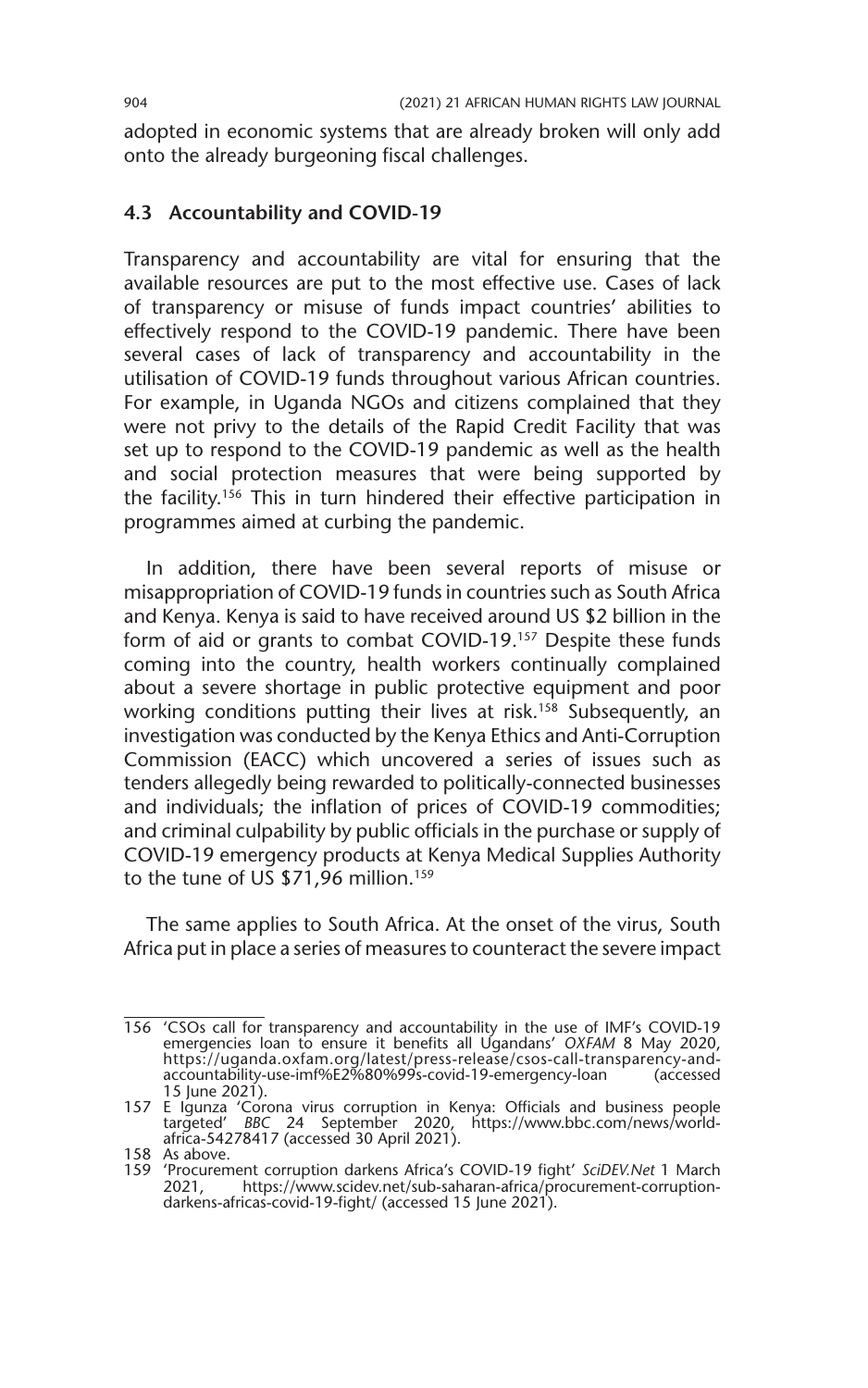INEQUALITY AND GOVERNANCE CHALLENGES FROM COVID-19 PANDEMIC 905

of COVIC-19. These included the R500 billion relief package aimed at availing food parcels for those in need; the temporary employer/ employee relief scheme for those whose salaries had been affected; and a short term social grant for over 16 million beneficiaries, among other measures.160 Reports of the misuse of the funds prompted an investigation which uncovered exorbitantly hiking prices of personal protective equipment.<sup>161</sup> From the private sector side, at the onset of the pandemic there were reports of hiking of essentials vital for curbing the pandemic by various private companies. For example, the Competition Commission in South Africa referred Dischem to the Competition Tribunal for the excessive pricing of dusk and surgical face masks.162 Related to this, the National Consumer Commission (NCC) working together with the Competition Commission opened up an investigation into allegations of excessive pricing by over 30 retailers from various South African provinces, which included branches of companies such as Clicks, Checkers, Pick'nPay and Spar, among others.<sup>163</sup>

The lack of transparency of and accountability for COVID-19 resources is extremely unfortunate especially in the face of a deadly pandemic, which not only consumes lives but also has devastating health, economic and political consequences as outlined above.

### **5 Conclusion**

The article has tackled inequality and governance in the face of the COVID-19 pandemic. It is highlighted that COVID-19 has been a stark reminder that the pursuit of the 'free market' ideology, which is prioritised in liberal democracies, characterised by profit maximisation, freedoms and entitlements, and wealth creation at the expense of the public or common good is becoming increasingly unsustainable. A vivid example of this is the rise of what has been

<sup>160</sup> Transparency International 'In South Africa, COVID-19 has exposed greed and spurred long needed action against corruption' 4 September 2020, https:// www.transparency.org/en/blog/in-south-africa-covid-19-has-exposed-greedand-spurred-long-needed-action-against-corruption (accessed 15 June 2021).

<sup>161</sup> 'Corona virus in South Africa: Misuse of COVID-19 funds "'frightening"' *BBC News* 2 September 2020, available at https://www.bbc.com/news/ world-africa-54000930#:~:text=Long%20Reads-,Coronavirus%20in%20 South%20Africa%3A%20Misuse,CovidCOVID%2D19%20funds%20 'frightening'&text=A%20scathing%20report%20into%20the,audit%20 uncovered%20%22frightening%20findings%22 (accessed 15 June 2021).

<sup>162</sup> 'Dischem faces competition tribunal for hiking prices during Corona virus pandemic' *Business Tech 2*4 April 2020, https://businesstech.co.za/news/<br>business/392301/dis-chem-faces-competition-tribunal-for-hiking-prices-during-<br>coronavirus-pandemic/ (accessed 15 June 2021).

<sup>163</sup> 'Thirty companies investigated for excessive price hiking' *SA News* 26 March 2020, https://www.sanews.gov.za/south-africa/thirty-companies-investigatedexcessive-price-hikes (accessed 15 June 2021).